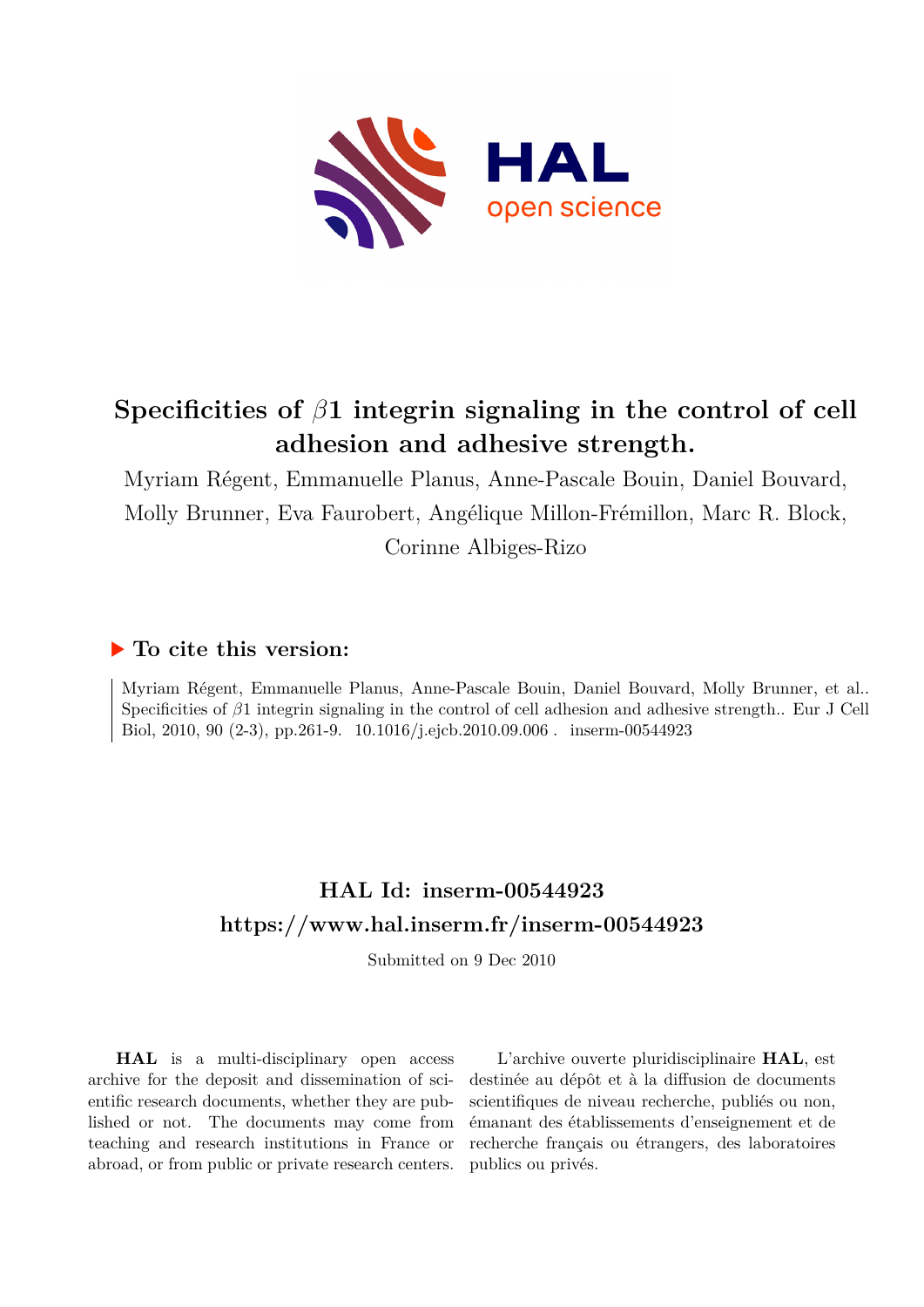## **Specificities of integrin signaling in the control of cell adhesion and adhesive strength**

Myriam Régent<sup>1,2,3</sup>, Emmanuelle Planus<sup>1,2,3</sup>, Anne-Pascale Bouin<sup>1,2,3</sup>, Daniel Bouvard<sup>1,2,3</sup> Molly Brunner<sup>1,2,3</sup>, Eva Faurobert<sup>1,2,3</sup>, Angélique Millon-Frémillon<sup>1,2,3,\$</sup>, Marc R. Block<sup>1,2,3</sup> and Corinne Albiges-Rizo<sup>1,2,3</sup> $*$ .

<sup>1</sup>: INSERM U823 Institut Albert Bonniot, Université Joseph Fourier,

<sup>2</sup>: CNRS ERL3148, Equipe DySAD, Site Santé, BP 170, 38042 Grenoble cedex 9, France.

<sup>3</sup>: Université Joseph Fourier, Grenoble, France

\$ :Present address :Wellcome Trust Centre for Cell-Matrix research, The University of Manchester, Michael Smith Building, Oxford Road, Manchester, M13 9PT, UK

\*Correspondence to Corinne Albiges-Rizo corinne.albiges-rizo@ujf-grenoble.fr Tel: 33 476 54 95 50 Fax: 33 476 54 94 25

Keywords:  $\alpha_5\beta_1$  integrin, integrin activation, adhesion strength, fibrillogenesis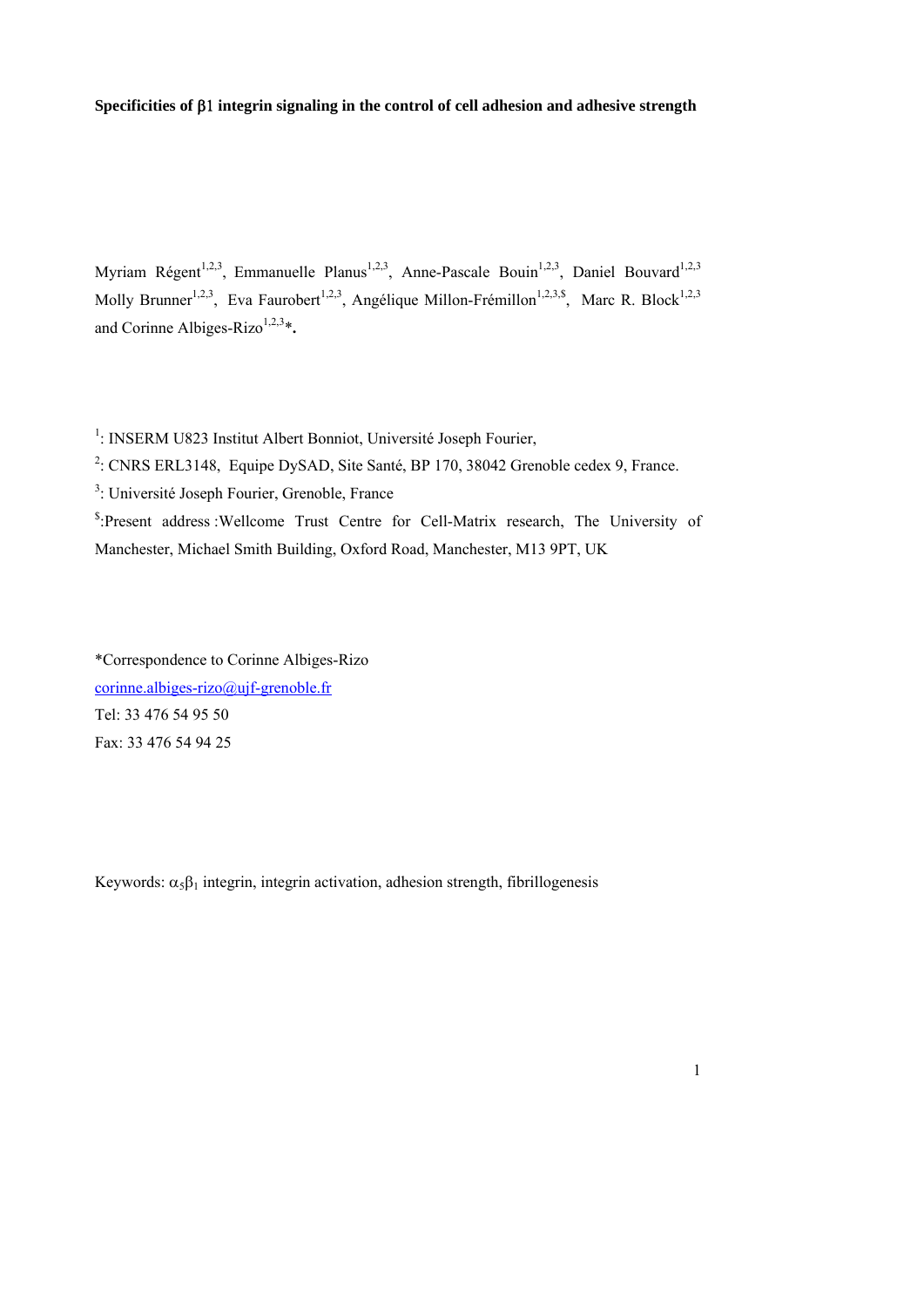## **Abstract**

Cells exert actomyosin contractility and cytoskeleton-dependent force in response to matrix stiffness cues. Cells dynamically adapt to force by modifying their behavior and remodeling their microenvironment. This adaptation is favored by integrin activation switch and their ability to modulate their clustering and the assembly of an intracellular hub in response to force. Indeed integrins are mechanoreceptors and mediate mechanotransduction by transferring forces to specific adhesion proteins into focal adhesions which are sensitive to tension and activate intracellular signals.  $\alpha_5\beta_1$  integrin is considered of major importance for the formation of an elaborate meshwork of fibronectin fibrils and for the extracellular matrix deposition and remodeling. Here we summarize recent progress in the study of mechanisms regulating the activation cycle of  $\beta_1$  integrin and the specificity of  $\alpha_5\beta_1$  integrin in mechanotranduction.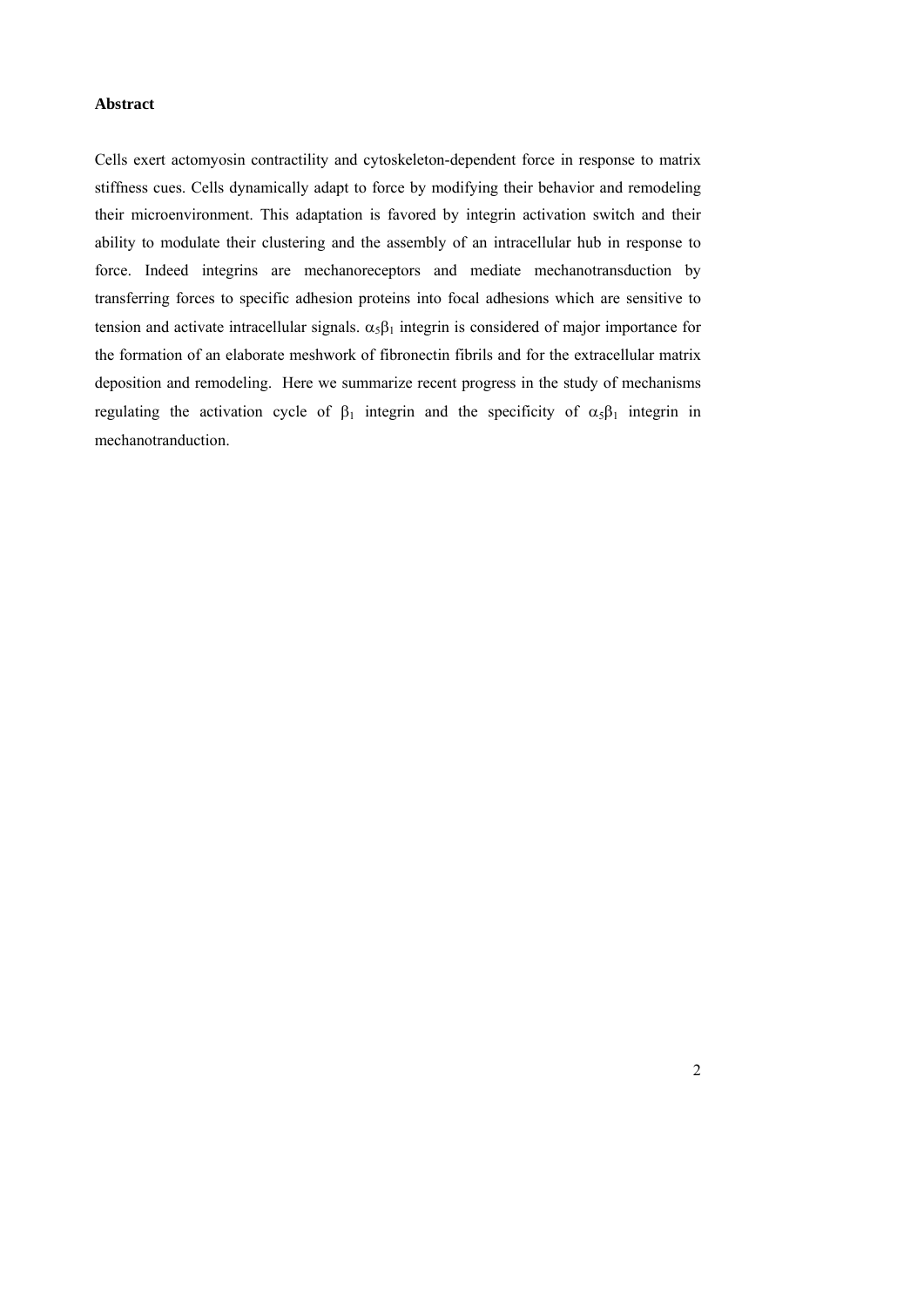#### **Introduction**

Tumors are characterized by extracellular matrix remodeling and stiffening (Cross et al., 2007; Guck et al., 2005) and tissue fibrosis could regulate cancer behavior by influencing the biophysical properties of the microenvironment to alter forces at the cell and/or tissue level (Georges et al., 2007; Levental et al., 2009; Masuzaki et al., 2008). Focal adhesions are the major link connecting the extracellular matrix to actin cytoskeleton through integrin receptors (Geiger et al., 2009). They are promoted by the stiffness of the underlying matrix. They are also linked to matrix assembly since they generate fibrillar adhesions that are required for fibrillogenesis, matrix deposition and remodeling (Mao and Schwarzbauer, 2005; Williams et al., 2008). Integrins are heterodimeric adhesive receptors consisting of an  $\alpha$ - and  $\beta$ -subunit, which each have a large ectodomain, a single transmembrane domain and a generally short cytoplasmic tail. Eighteen  $\alpha$  subunits and eight  $\beta$  subunits can assemble in 24 different combinations that have overlapping substrate specificity and cell-type-specific expression patterns (Humphries et al., 2006; Hynes, 2002). Most of integrins composed of either  $\beta$ 1 or  $\alpha$  subunit bind to the RGD tri-peptide motif that is found in many extracellular matrix components including fibronectin (Danen and Sonnenberg, 2003).  $\alpha$ 581 integrin interaction to fibronectin is potentialized by the nearby synergy site (PHSRN) for maximal binding affinity (Leahy et al., 1996). Alternative splicing of some integrins is a supplementary mechanism to subtly regulate the ligand binding and the downstream signaling activity of integrins. The isoform  $\beta$ 1A is the most abundant and ubiquitously expressed subunit associated with a number of  $\alpha$  subunits to form distinct heterodimers. The striated muscle specific isoform  $\beta$ 1D which supports high tensile forces allowing stability of muscle adhesive structures differs from  $\beta$ 1A only on its cytoplasmic domain (Belkin et al., 1997; Belkin et al., 1996). Integrins provide bidirectional signaling by processes known as "outside-in signaling" and "inside-out signaling" which lead to the receptor conformational changes. Indeed integrin ectodomains can exist in bent closed conformation, intermediate extended conformation with a closed head-piece, and extended open conformation (Zhu et al., 2009). These forms could correspond to low affinity, activated and ligand occupied integrin forms, respectively. Outside-in signaling resulting from the binding of integrins to their extracellular matrix ligands controls cell polarity, cytoskeletal architecture, gene expression, cell survival and proliferation. Integrin activation is promoted by the so-called inside-out signaling triggered by the interactions of  $\alpha$  and  $\beta$  integrin cytoplasmic domains with each other and with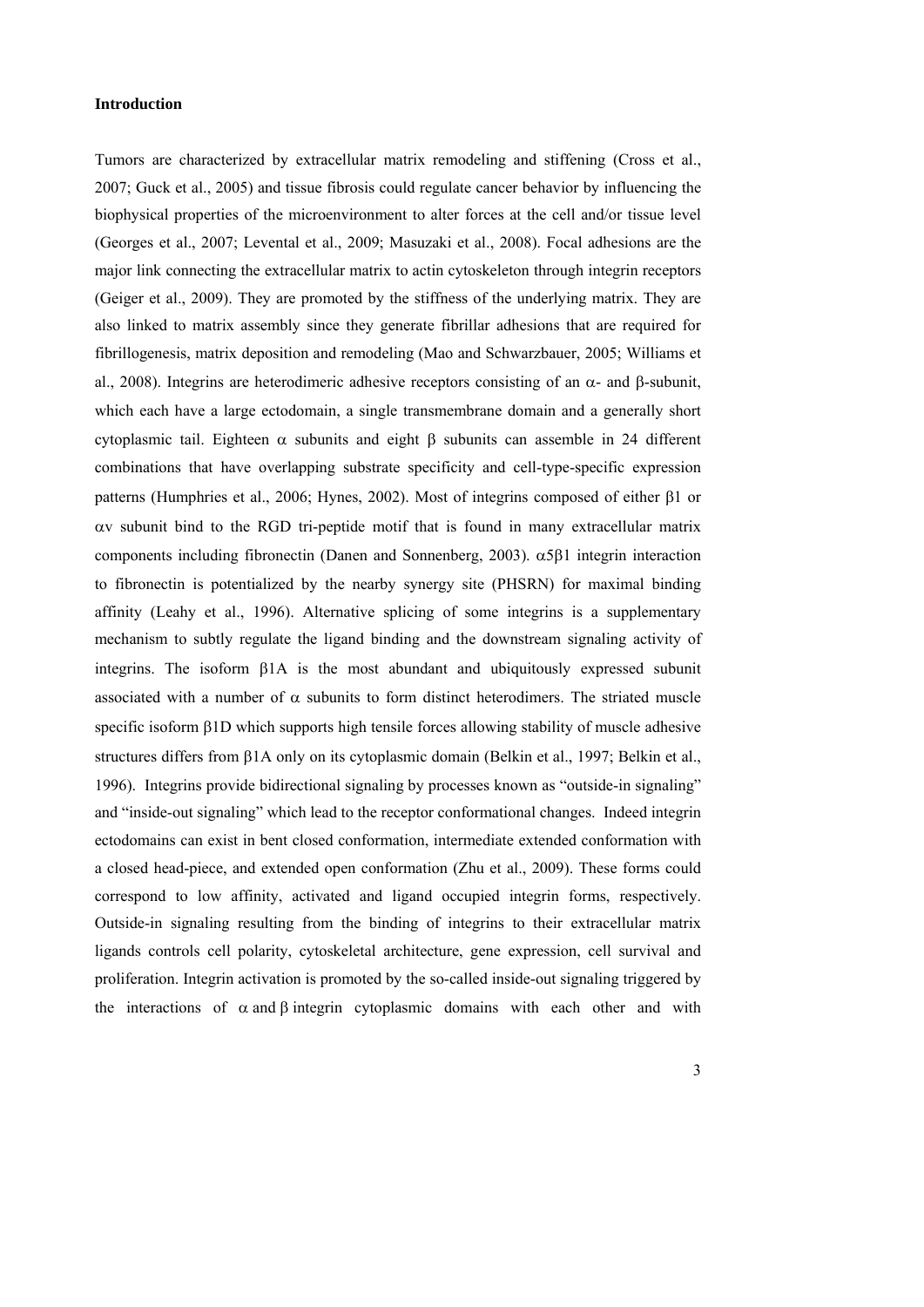cytoplasmic proteins leading to the long-range allosteric rearrangements of the integrins that result in increased affinity (O'Toole et al., 1994; Shattil et al., 2010). Inside-out signaling results in increased affinity for extracellular ligands and controls the adhesion strength able to transmit the forces required for cell migration, extracellular remodeling and assembly (Ginsberg et al., 2005). As integrin cytoplasmic tails have no catalytic activity, they must bind accessory molecules that contribute to integrin activation, cytoskeleton organization and downstream signaling pathways involved in cell proliferation and differentiation (Zaidel-Bar et al., 2007). Some of these proteins can be either common or specific between the different  $\beta$ subunits. Finally, integrin cytoplasmic domains are able to organize large complexes built up with highly clustered modules that, through adaptor proteins, initiate signalling cascades, and act as connector modules to strengthen the cytoskeletal link in response to increasing tension. In turn, forcing integrin clustering and focal adhesion formation promotes invasion and inhibiting focal adhesion signaling or tempering tissue stiffening reduces focal adhesions and tumor invasion (Paszek et al., 2005). These observations are consistent with the notion that tension regulates the invasive behavior of tumors by modulating integrin activity, integrin clustering, focal adhesion assembly, and downstream signaling (Paszek et al., 2005). Extracellular matrix stiffness and remodeling could regulate malignancy by enhancing integrin-dependent mechanotransduction (Butcher et al., 2009; Discher et al., 2005). Indeed, different findings have suggested that enhanced integrin signaling rather than just an increase in integrin expression is critical for tumor progression. As  $\alpha_5\beta_1$  integrin is considered of major importance for the formation of an elaborate meshwork of fibronectin fibrils and therefore for the extracellular matrix deposition and remodeling, we will detail what we know of the mechanisms regulating the activation cycle of  $\beta$ 1 integrin and the specificity of  $\alpha$ 5 $\beta$ 1 integrin in mechanotranduction.

## **Integrin Activation**

## *Talin, a key actor of 1 integrin activation*

Talin is a key player in integrin activation, acting as an intracellular ligand: the interaction of talin with integrin cytoplasmic tails causes conformational changes within the extracellular domains, which increase binding affinities for extracellular matrix ligands at the cell surface (Calderwood, 2004b; Tadokoro et al., 2003). Talin consists of a large C-terminal rod and an N-terminal head containing a FERM domain composed of four subdomains from F0 to F3. The F3 subdomain encompasses a PTB-like domain which contains a high affinity binding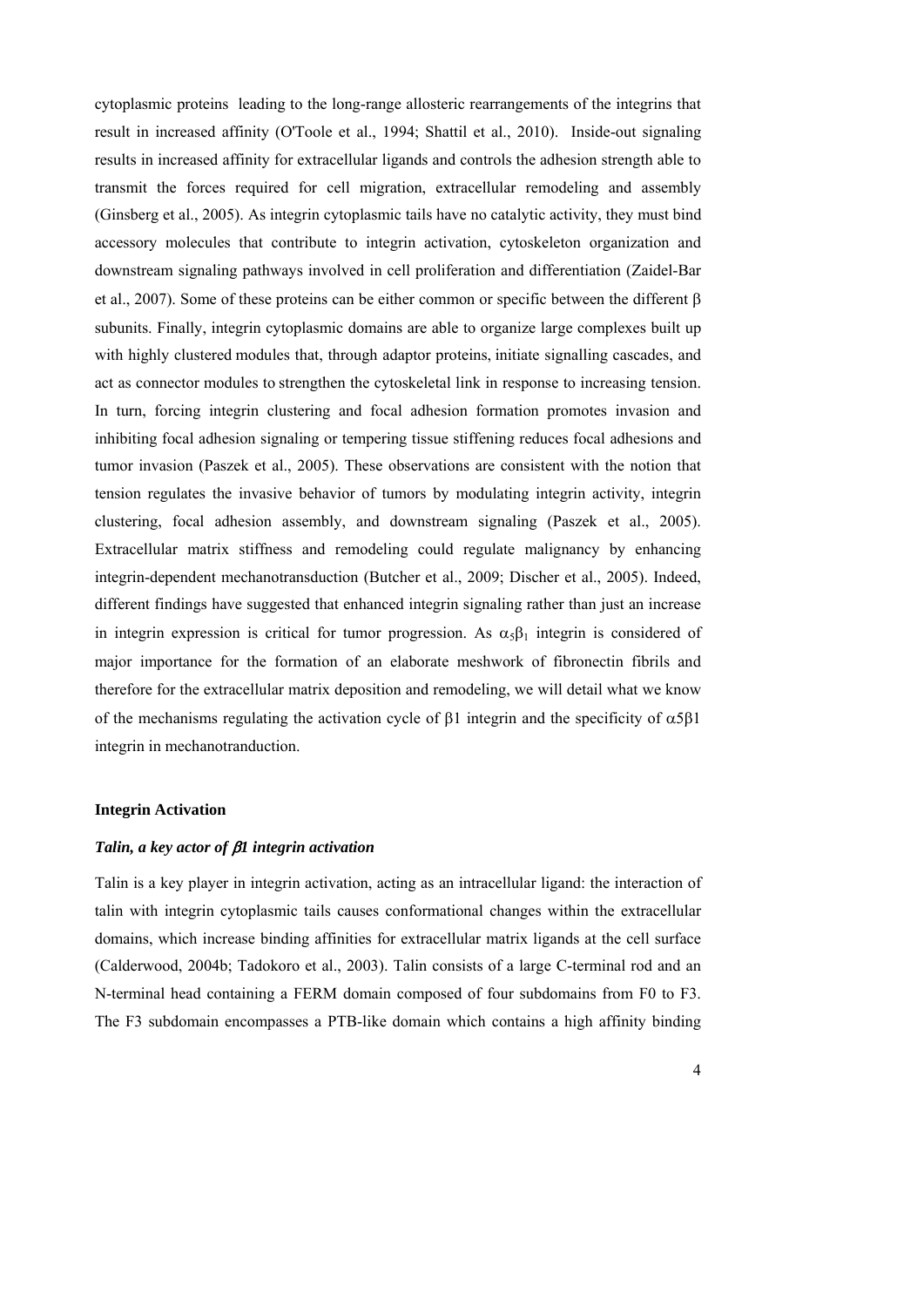site for the membrane proximal NPxY motif on the  $\beta$  integrin tails (Calderwood et al., 2002). Whereas interaction with the F3 domain is required and sufficient for  $\beta$ 3 integrin activation (Calderwood et al., 2002), some studies have shown that  $\beta$ 1 integrins require larger fragments of talin to generate detectable activation (Bouaouina et al., 2008). This suggests a specific role for the other subdomains of the FERM structure for  $\beta_1$  integrin activation and the involvement of specific talin-mediated molecular mechanisms occurring for  $\beta_1$  and not  $\beta_3$ integrin. Talin binding disrupts a salt bridge between the  $\alpha$  and  $\beta$  subunits leading to rearrangement of the integrin transmembrane portion and integrin activation (Luo et al., 2004; Vinogradova et al., 2004) (Fig. 1). Recently, the structure-function analysis of the talin F3 domain with the  $\beta$ 3 integrin tail (Wegener et al., 2007) coupled with the structure of the integrin transmembrane portion (Lau et al., 2009; Lau et al., 2008) and the first structure of the complex between  $\beta$ 1D integrin tail and talin2 F2-F3 (Anthis et al., 2009) allows a more precise model of integrin activation. The bent and inactive conformational state of integrins is maintained through associations between extracellular, transmembrane and cytoplasmic domains of  $\alpha$  and  $\beta$  subunits. The interaction of talin F3 domain with the membrane proximal  $NPxY$  motif and its subsequent binding to a membrane-proximal aspartate residue in the  $\beta$  tail creates an ionic interaction at the membrane-proximal helix which disrupts the salt bridge between the  $\alpha$  and  $\beta$  subunits cytoplasmic tails known to maintain the integrin inactive state. Such association between talin F3 domain and  $\beta_3$  subunit tail not only stabilizes the helical structure of the membrane-proximal  $\beta$  tail and the interaction between the F3 domain of talin and  $\beta$ 3 tail but also orients a group of lysine residues in F3 towards the negatively charged membrane phospholipids head group. A positively charged patch in talin F2 domain was also reported to establish interactions with cell membrane in case of  $B1D$ .

The physiological relevance of talin binding to phospholipids is not only the potential recruitment of talin to the membrane in close proximity to integrin but also the induction of a conformational change or a stabilization of the talin-integrin complex allowing a more efficient association with receptor tails coupled with integrin functionality.

### *Synergistic effect of kindlin and talin on integrin activation*

Even though talin is essential for integrin activation, recent studies have established that kindlins belonging to another family of  $\beta$ -integrin binding proteins might cooperate with talin to activate integrins (Moser et al., 2009a; Moser et al., 2008). Kindlins contain a FERM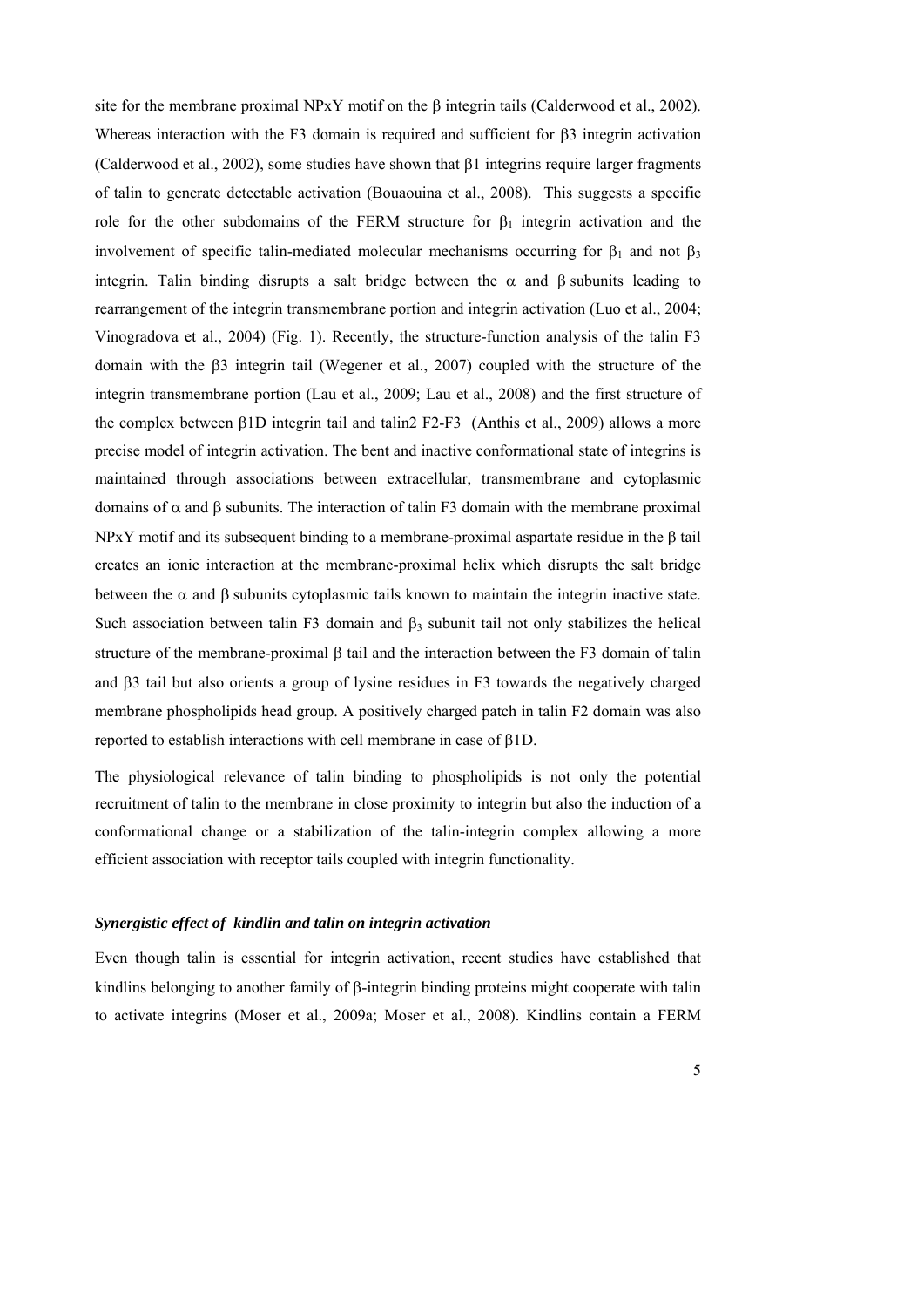domain highly similar to that of talin also composed of three subdomains F1, F2, F3. However the hallmark of kindlins is a PH (pleckstrin homology) domain inserted into and interrupting the F2 subdomains (Kloeker et al., 2004). Kindlin 1 and 2 are able to interact with the cytoplasmic domain of  $\beta_1$  and  $\beta_3$  integrin at the membrane distal (T/S)TxxNxxY site through its F3 domain (Harburger et al., 2009).  $\beta$ 2 integrin carries a phenylalanine at the position of the distal tyrosine of  $\beta_1$  and  $\beta_3$  cytoplasmic tail which allows kindlin-3 binding (Moser et al., 2009a). Kindlin-2 also interacts with two additional proteins called migfilin and ILK also found in focal adhesions (Mackinnon et al., 2002; Montanez et al., 2008; Tu et al., 2003). It has been shown that kindlins and talin are coactivators of integrins and kindlin may exert a synergistic effect on talin activation (Ma et al., 2008). Kindlin proteins have been linked to inherited and acquired human disease including Kindler syndrome, leucocyte adhesion deficiencies and cancer (Meves et al., 2009). Loss of kindlin-2 in mice results in peri-implantation lethality due to the fact that kindlin-2 deficient cells are not able to activate 1 integrins (Montanez et al., 2008) and the loss of kindlin-1 from intestinal epithelial cells or carcinoma colon cells reduced talin-dependent  $\beta_1$  integrin activation (Ussar et al., 2008). Moreover in CHO cells the activation of the  $\alpha_{IIb}\beta_3$  integrin was observed upon the combined overexpression of kindlin-2 and talin head (Harburger et al., 2009; Montanez et al., 2008). However in this biological system, neither kindlin-1 nor kindlin-2 cooperate with the talin head to activate  $\beta_1$  integrins suggesting that kindlins may exert integrin-specific effects (Harburger et al., 2009) (Fig. 1). So far no evidence was provided showing the sequential or the simultaneous binding of talin and kindlin to an individual  $\beta$  cytoplasmic tail (Meves et al., 2009; Moser et al., 2009b). Kindlin signaling could interfere with suppressor of integrin activation. Indeed, kindlins share the same binding site that ICAP-1 which specifically interacts with the  $\beta_1$  cytoplasmic tail, competes for talin binding, and blocks integrin activation (Bouvard et al., 2003; Millon-Fremillon et al., 2008). In addition, migfilin, a kindlin-binding protein, binds to filamin A which can also block talin binding to the  $\beta$ cytoplasmic tail (Ithychanda et al., 2009; Lad et al., 2008). Clearly, more work is needed to clarify the role of kindlins in integrin inside-out signaling.

## *The Rap1 GTPase integrin activation pathway*

The small G protein Rap1 (Krev-1), a member of the Ras superfamily, has been brought to the forefront since the discovery of its role in the regulation of diverse cellular processes such as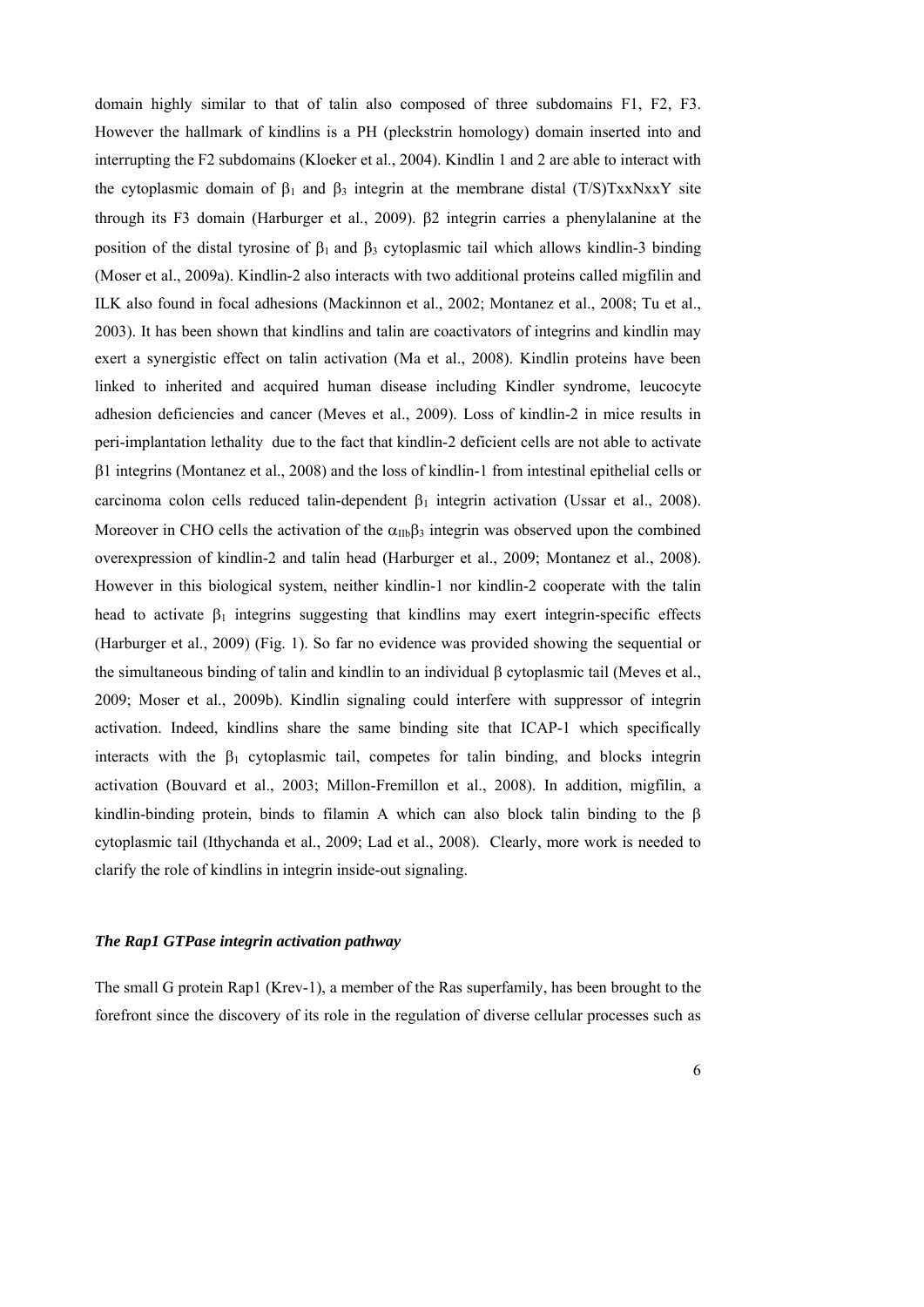integrin activation and cell adhesion, cell polarity and cell-cell junction formation. Rap1 stimulates cell adhesion and spreading by activating all integrins that are associated with the actin cytoskeleton, i. e. integrins of the  $\beta$ 1,  $\beta$ 2, and  $\beta$ 3 family. However, the precise role of Rap1 in the signaling pathways that control these processes is not well understood. Importantly, Rap1 promotes talin binding to the cytoplasmic tail of  $\beta$ 1 and  $\beta$ 3 subunits (Boettner and Van Aelst, 2009; Bos, 2005; Han et al., 2006; Kinbara et al., 2003). Indeed, many cytokines and growth factors promote integrin-dependent cell adhesion through the activation of Rap1. In the last few years, many Rap1 effectors have been identified (Raaijmakers and Bos, 2009). Among these, RIAM (Rap1-GTP-interacting adaptor molecule) is clearly implicated in Rap1-dependent integrin activation (Bergmeier et al., 2007; Bos, 2005; Han et al., 2006; Lafuente et al., 2004; Pasvolsky et al., 2007). Evidence suggests that Rap1A induces formation of an integrin-activation complex containing RIAM and talin, which in turn leads to the unmasking of the integrin-binding site on talin, a critical final step in integrin activation (Han et al., 2006) (Fig. 1). In line with this view, it has been shown that ectopic expression of RIAM can induce cell spreading and formation of lamellipodia as well as activated  $\beta$ 1 and  $\beta$ 2-containing integrin complexes, whereas RIAM depletion inhibits integrin adhesion on fibronectin and decreases integrin activation induced by the constitutively active Rap1 mutant (Rap V12) (Han et al., 2006; Lafuente et al., 2004). Rap1 dependent cell spreading strictly depends on talin, since this process is blocked by the expression of an integrin mutant (W359A) deficient in talin binding. The model favors a role of Rap1 in the induction of a talin conformational change allowing its membrane translocation and consequently integrin activation. It is noteworthy that RIAM could not only provide a scaffold to bind Rap1 which enables subsequent talin tethering and integrin activation (Watanabe et al., 2008) but also could participate in the local increase in cellular F-actin content through its interaction with ENA, VASP and profilin, proteins known to promote actin polymerization and F-actin formation (Lafuente et al., 2004) .

## **Negative regulators of 1 integrins**

Integrin activation is not sufficient for controlling cell adhesion process. Indeed we have shown that a cycle between the high and the low affinity state of  $\beta_1$  integrin is required for the proper response of cells to extracellular matrix physicochemical properties (Millon-Fremillon et al., 2008). Indeed depending on the conditions, focal adhesions can assemble, disassemble,

**Code de champ modifié**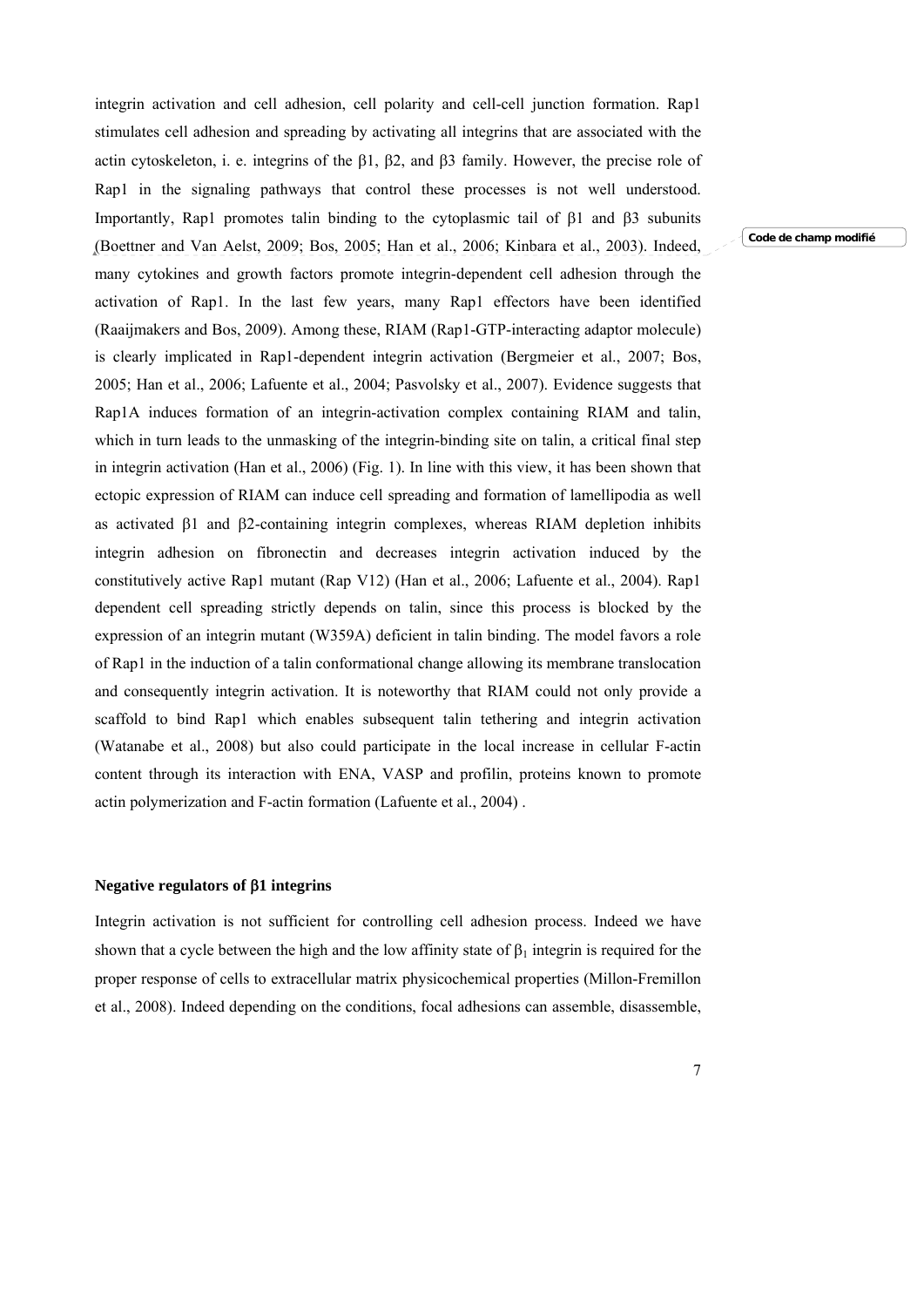remodel or slide and cellular migration involves cyclic adhesion and detachment between the cell and extracellular matrix suggesting switchable and cyclic affinity regulation. This is achieved by altering the extent of association of proteins with the adhesion complex through competition, phosphorylation and proteolysis. These biochemical mechanisms are also regulated by externally applied or motor driven forces (Zaidel-Bar et al., 2007; Zhang et al., 2008). Several proteins can inhibit integrin activation by competing with talin for binding to the  $\beta$  integrin tail. One regulation loop may be the phosphatidylinositol phosphate kinase type I<sub>2</sub>-90 which is able to compete with  $\beta$ -integrin for talin binding (Calderwood et al., 2004; Ling et al., 2003). In addition, structural analyses have revealed an overlap between talin- and filamin-binding sites on  $\beta$  integrin tails, and this competition for  $\beta$  tail binding can regulate integrin activation (Garcia-Alvarez et al., 2003; Kiema et al., 2006; Nieves et al., 2010). However, this competition model shown for  $\beta$ 7 integrin needs to be confirmed for  $\beta_1$  integrin even though filamin is able to interact with  $\beta_1$  and  $\beta_7$  integrin. Migfilin has been shown to competitively inhibit the filamin binding to the  $\beta$  integrin tail and to enhance  $\beta_1$  and  $\beta_3$ integrin activation (Ithychanda et al., 2009; Lad et al., 2008). Different integrins also bind specifically to distinct PTB domain-containing proteins described as talin competitors (Calderwood et al., 2003). Dok1 binds specifically  $\beta_3$  integrins whereas Integrin Cytoplasmicdomain Associated Protein 1 (ICAP1) only binds  $\beta_{1A}$  integrins (Chang et al., 1997; Wegener et al., 2007; Zhang and Hemler, 1999). Focal adhesion disruption and adhesion defect after over-expression of ICAP-1 or a phosphomimetic mutant of ICAP-1 at the CaMKII site respectively (Bouvard and Block, 1998; Bouvard et al., 2003) confirms that ICAP-1 negatively regulates  $\beta_1$  integrin function. ICAP-1 and  $\beta_1$  integrin are colocalized at the leading edges of cells during the early stages of spreading (Fournier et al., 2002) but not at mature focal adhesions suggesting a delayed or at least a controlled activation of this integrin during membrane extension. To unravel the role of ICAP-1 in vivo, mice deficient in ICAP-1 expression have been produced and display an osteogenesis defect (Bouvard et al., 2007). *Icap-1* deficient MEF cells show higher  $\beta$ 1 integrin affinity for fibronectin and that integrin affinity cycling from low to high affinity is necessary for the proper control of focal adhesion assembly and consequently also for cell spreading, and migration. Modification in the dynamics of  $\beta_1$  integrin containing focal adhesions in *Icap-1* null cells is also revealed by the faster recruitment of EGFP-talin into focal adhesion observed by FRAP studies (Millon-Fremillon et al., 2008). This observation in living cells fits with talin-ICAP-1 competition for integrin binding in vitro as well as with focal adhesion disruption after ICAP-1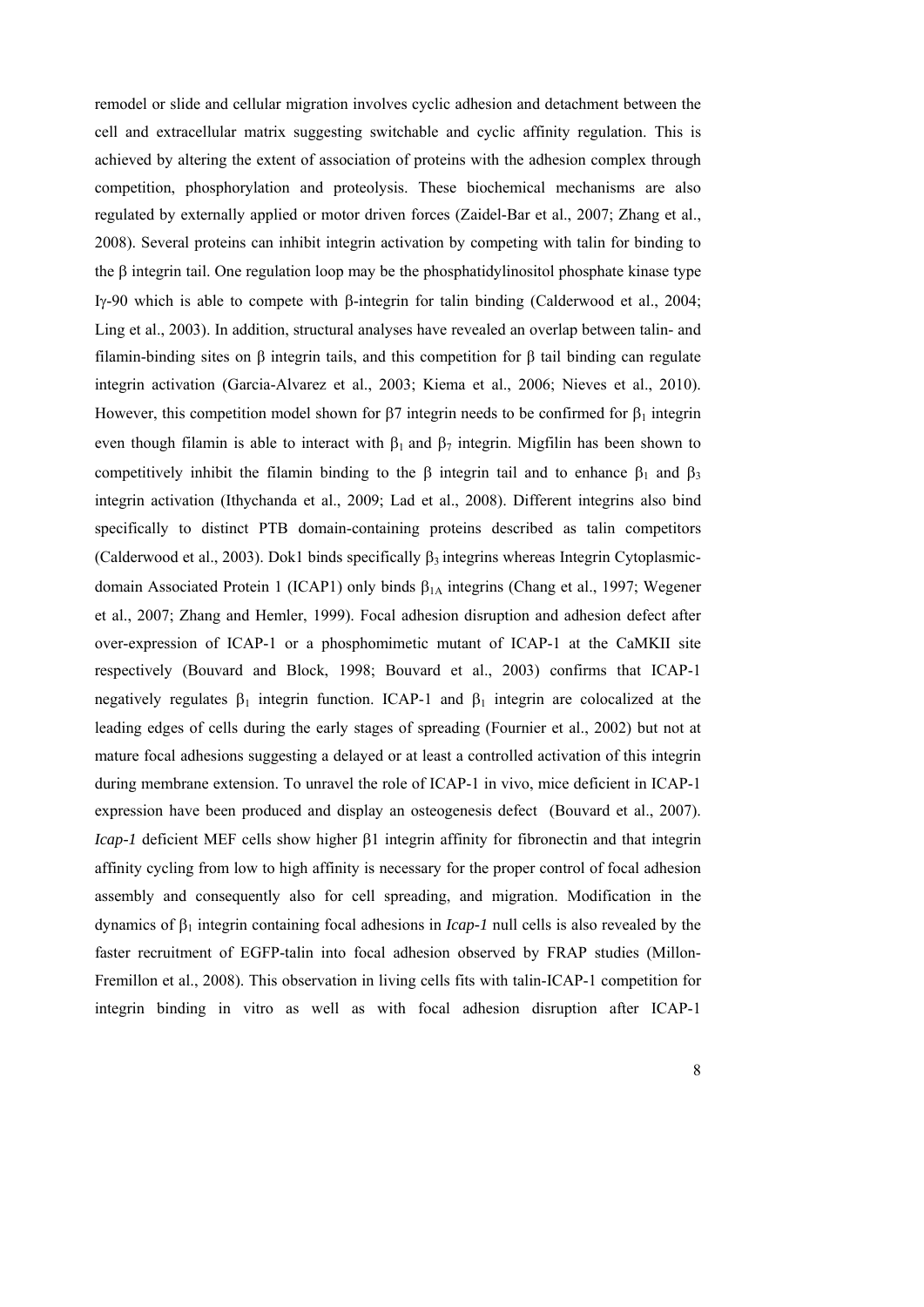overexpression (Bouvard and Block, 1998; Bouvard et al., 2003). Our data show that ICAP-1 limits  $\beta$ 1 clustering into focal adhesion and slows down focal adhesion assembly by promoting  $\beta_1$  integrin low affinity state (Fig. 1). ICAP-1 could delay the talin/integrin interaction necessary for integrin activation and clustering (Calderwood, 2004a; Cluzel et al., 2005; Giannone et al., 2003). Some examples indicate that competition between integrin partners can also be modulated by integrin phosphorylation. Indeed different studies not only highlight the role of integrin phosphorylation in the cell but also indicate the targeted nature of this modification, manifested as a switch for integrin activation. For instance, Serine/Threonine phosphorylation of the β-integrin tail (β1 residues 783, 784 or 785 or β2 residue 758), possibly mediated by PKC, inhibits filamin binding without altering talin binding, whereas Src-mediated tyrosine phosphorylation of the conserved integrin NP(I/L)Y motif, inhibits talin binding but enhances the binding of other PTB domain-containing proteins such as filamin, Dok1 or tensin (Kiema et al., 2006; McCleverty et al., 2007; Oxley et al., 2008; Takala et al., 2008). Indeed phosphorylation of Tyr747 switches the binding preference of the  $\beta_3$  integrin tail from talin to the Dok1 PTB domain. Tyrosine phosphorylation of the  $\beta_3$  tail thus allows Dok1 to compete strongly with talin, and this would result in down-regulation of integrin activation. These results agree with previous studies that demonstrated a phosphorylation-dependent association of Dok1 with the  $\beta_3$  integrin tail (Ling et al., 2005) and suggestions that integrin  $\beta$  tail phosphorylation blocks talin binding (Oxley et al., 2008). Although negative regulators of integrins as well as activators have been clearly identified, the actual mechanisms leading to integrin activation cycles remain to be identified.

#### The specific role of  $\alpha$ 5 $\beta$ 1 integrin in adhesion strength

Integrin-ligand binding provides a transmembrane mechanical link to transmit forces from extracellular contacts to intracellular structures such as actin cytoskeleton that is tensioned by myosin II motors (Riveline et al., 2001). By sensing their extracellular environment, integrins allow cell to adapt its behaviour according to variations in microenvironment chemical composition but also stiffness (Engler et al., 2006; Paszek et al., 2005). This property allows identifying integrins as mechanoreceptors (Wang et al., 1993) and mediates mechanotransduction by transferring forces to specific adhesion proteins into focal adhesions which are sensitive to tension and activate intracellular signals. As it has been largely described above, ligand binding to integrin leads to conformational changes of integrin extracellular domain in "active state" or high affinity state for extracellular matrix and is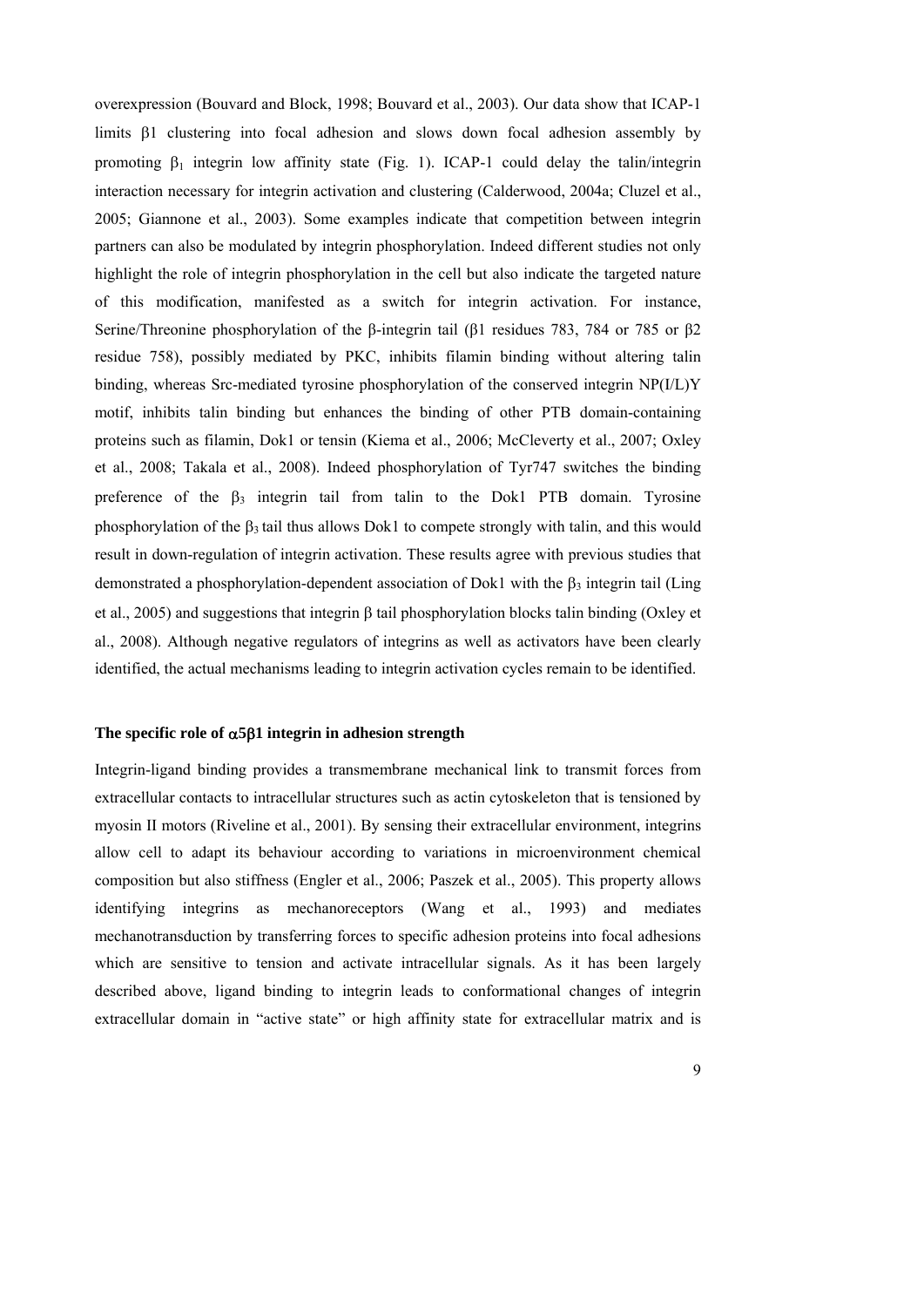necessary for lateral motility and clustering of integrins. This step is important for intracellular signals activation and focal complex or nascent adhesion formation. Then, application of forces on theses complexes induces their growth into larger adhesions called focal adhesions that are connected to actin stress fibers. This is supported by experiments showing that applied tension or rigid substrates induce formation of large focal adhesions more efficiently than flexible substrates of the same chemical composition (Pelham and Wang, 1997; Riveline et al., 2001). The development of internal tension forces applied specifically to the adhesion sites is due to contraction-myosin II machinery and promotes in turn focal adhesion assembly (Galbraith and Sheetz, 1997; Galbraith et al., 2002). Therefore, focal adhesions are individual mechanosensors whose elongation reveals the local balance between the force generated by the cell and extracellular matrix rigidity. As focal adhesion contains the major mechanical elements, they have been associated with the mecano-sensing capabilities of the cell. Focal adhesions grow under tension, generate strong adhesion and downstream signals (Friedland et al., 2009; Gallant et al., 2005; Michael et al., 2009; Wei et al., 2008). Therefore cellular force sensing is thought to be dominated through the regulation of focal adhesion assembly and growth by both intracellular and extracellular forces. This behavior leads to the concept of adhesion strengthening or reinforcement in which adhesion under forces recruits additional proteins and enlarges to keep force per area constant (Balaban et al., 2001; Choquet et al., 1997; Chrzanowska-Wodnicka and Burridge, 1996; Schwartz and DeSimone, 2008) (Fig. 1). Although adhesion maturation depends on intracellular and extracellular tension, the biophysical regulation of force transmission between the actin cytoskeleton and extracellular matrix during this process is largely unknown.

## *Mechanically activated 1 integrin controls its function*

Contact with collagen fibrils is not sufficient for integrins activation, however collagen gel rigidity is required for integrins clustering and activation enhancing interaction between  $\beta$ 1 integrins, FAK and talin (Wei and Vander Heide, 2008). Until recently models of integrin clustering and activation were viewed as independent of applied tension and were described to be sufficient to form adhesion complexes although insufficient to induce either large adhesion connected with actin cytoskeleton or downstream signaling. However, studies from the Boettiger lab have confirmed the role of the mechanically activated integrin in the control of  $\alpha_5\beta_1$  function. The initial  $\alpha_5\beta_1$ -fibronectin binding or relaxed bond corresponds to the previously described activated-bound state (Takagi et al., 2003) and is independent on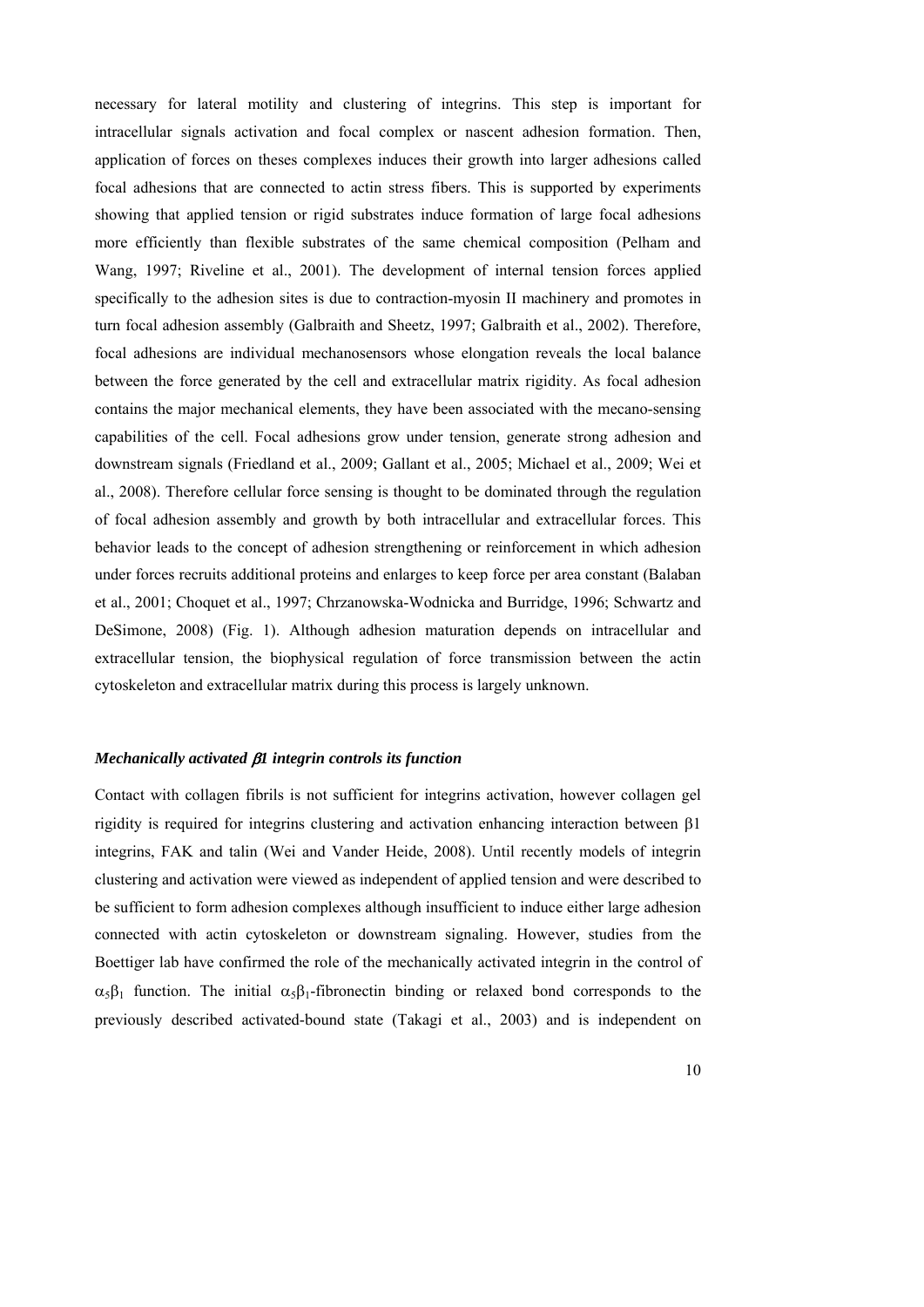tension. On this conformation, the application of forces switches the relaxed state to a new tensioned state resulting in the increased bond strength through the synergy site on fibronectin (Friedland et al., 2009). This behavior corresponds to the so-called catch bonds. Indeed force can shorten the lifetimes of macromolecular complexes (e.g., integrin-ligand bonds) by accelerating their dissociation. Paradoxically, bond lifetimes can also be prolonged by force. This counterintuitive behavior was named catch bonds, which is in contrast to the ordinary slip bonds that describe the more intuitive behavior of lifetimes being shortened by force (Dembo et al., 1988; Friedland et al., 2009; Kong et al., 2009; Zhu et al., 2005; Zhu and McEver, 2005). That means that a catch bond can function as a molecular clutch that is engaged under tension and will release when tension is released. The identification of molecular interactions that regulate the molecular clutch during focal adhesion assembly is critical to further understanding of cellular mechanotransduction. However clutch regulation can occur intracellularly *via* modulation of focal adhesion proteins that link F-actin to integrins, and/or extracellularly *via* modulation of integrin-extracellular matrix binding (Giannone et al., 2009). This suggests force-dependent molecular switches, cell and substrate tension and reciprocal interactions with the microenvironment.

#### *Adhesion strength at the actin cytoskeleton-integrin interface*

The binding between fibronectin and cells occurs partly through the  $\alpha 5\beta 1$  and  $\alpha \nu \beta 3$  integrins (Hynes, 2002; Leiss et al., 2008). However the mechano-responsive properties of each integrin are still not very well defined even though it is known that the mechanical properties of the cell's microenvironment are translated into intracellular biochemical pathways. Some intracellular molecules including Src, Cas, talin and vinculin show tension-dependent conformational changes that affect either their localization, kinase activity or phosphorylation levels without any precision on the specificity of integrin type (del Rio et al., 2009; Na et al., 2008; Riveline et al., 2001; Sawada and Sheetz, 2002). The talin1 head domain restored  $\beta_1$ integrin activation but only full-length talin1 restored the linkage of actin cytoskeleton to extracellular ligand by revealing a binding site of talin rod for vinculin. Then, the contraction of actin filaments now pulls on liganded integrins and causes the assembly of focal adhesion and activation of force-dependent signaling like the phosphorylation of FAK on Tyr 397 (Zhang et al., 2008). Talin may act by increasing the mechanical connection to the cytoskeleton under force through an increase of its binding to vinculin head (del Rio et al., 2009; Galbraith et al., 2002; Zhang et al., 2008) whereas tail domain of vinculin binds to F-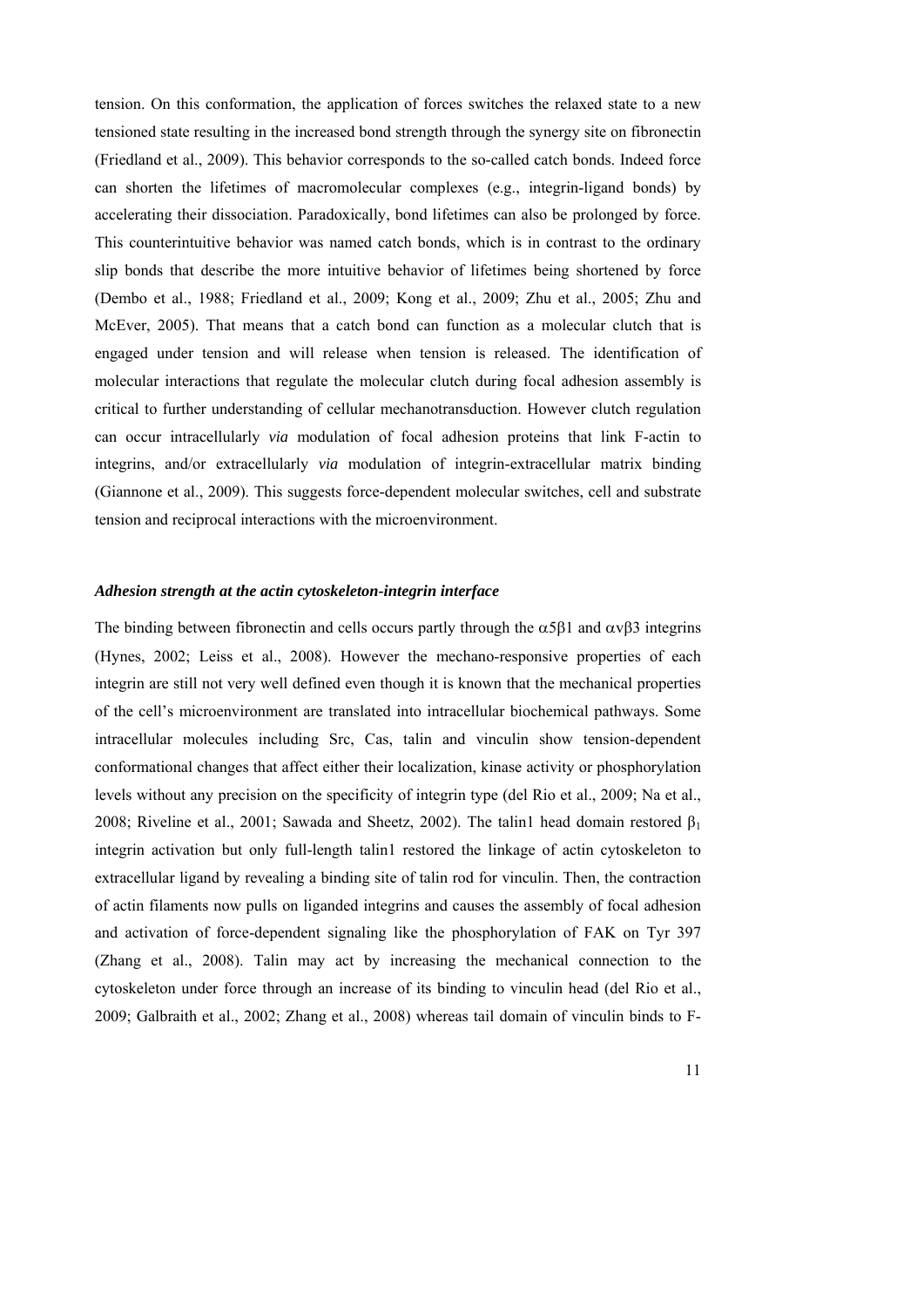actin and paxillin (Ziegler et al., 2008). More recently, a calibrated biosensor that measures forces across specific proteins in cells with piconewton sensitivity has been developed and applied to measure tension forces at adhesion sites. Insertion of this fluorescent tension-sensor module into vinculin reveals an unexpected regulatory mechanism in which the ability of vinculin to bear force determines whether adhesion assembles or disassembles under tension suggesting that vinculin recruitment to focal adhesion and force transmission across vinculin are regulated separately (Grashoff et al., 2010). As negative regulation of  $\beta$ 1 integrin, ICAP-1 slows down focal adhesion assembly by decreasing  $\beta_1$  integrin affinity. The switch between high and low affinity integrin states through a competition between talin and ICAP-1 is required in order to drive an integrated cell response to the matrix sensing (Millon-Fremillon et al., 2008). Current studies should identify the spatial and temporal regulation of integrin partners contributing to the regulation of the integrin activation cycle.

#### *Adhesion strength at the extracellular matrix-integrin interface*

Integrin activation are both enhanced by force (Astrof et al., 2006; Friedland et al., 2009) and depend on its conformation (Shattil et al., 2010). Indeed the structure of integrin is described as a large extracellular head region supported on two legs. This head region is bent under conditions where integrins exhibit low affinity and extended upon activation (Takagi and Springer, 2002; Xiong et al., 2001). As integrin activation is an allosteric process (Luo et al., 2007), it is tempting to think that applied forces by a bound ligand may induce unbending of the extracellular domain of integrin allowing a switch from a low affinity state with short bond lifetimes to a high affinity state with long bond lifetimes (Alon and Dustin, 2007; Chigaev et al., 2003; Luo et al., 2007; McEver and Zhu, 2007). However as  $\alpha_5\beta_1$  integrin requires the nearby synergy site (PHSRN) for maximal binding affinity, we can not exclude a peculiar role of the synergic site in  $\alpha_5\beta_1$  integrin activation or in elaboration of catch bonds. Recently, using AFM force-clamp experiments on a single purified integrin Kong and coworkers were able to measure the force dependent bond lifetimes of single bond between a fibronectin fragment and an integrin  $\alpha_5\beta_1$ . Thus, it has been shown that force applied on single fibronectin- $\alpha_5\beta_1$  prolonged bond life times, demonstrating catch bonds between  $\alpha_5\beta_1$ and its ligand fibronectin. More accurately, truncating the  $\alpha_5\beta_1$  leg regions formed longerlived catch-bonds that were not affected by cations changes for  $Mn^{2+}$ , showing that legs extension is not required for catch bonds. Conversely, inducing the active conformation of the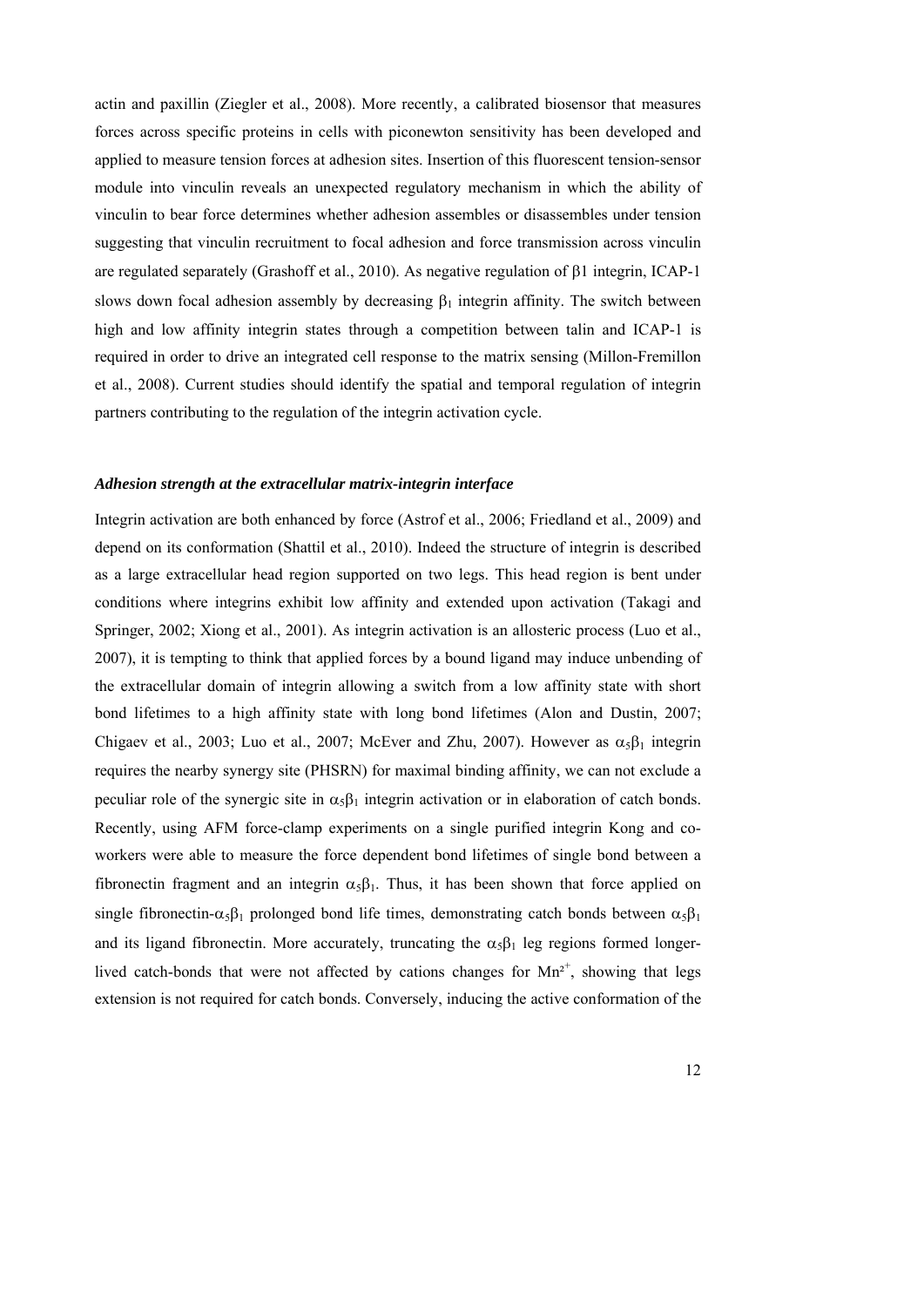integrin headpiece with activating monoclonal antibodies, shift catch bonds to lower force range. Thus, the fibronectin- $\alpha_5\beta_1$  catch bond appears to depend on the force-assisted activation of the head-piece but not on integrin extension (Kong et al., 2009). More recently it has been explored how extracellular stiffness impacts focal adhesion assembly and it has been described a tension-dependent clutch at the integrin-extracellular matrix interface on physiologically flexible substrates Cells are spread on fibronectin-coated polyacrylamide gels and form elongated focal adhesion similar in size to those found in cells plated on fibronectincoated glass meaning that these physiologically flexible substrates gels are stiff enough to enable maturation of focal adhesion. Using myosin-II inhibition as a methodology for studying contractility driven focal adhesion maturation, the authors found that bonds between the integrin and substrat function as an extracellular clutch to modulate the degree of force transmission from the F-actin cytoskeleton to the ECM (Aratyn-Schaus and Gardel, 2010).

As tensioned  $\beta$ 1 bonds generated downstream signals, the catch bond mechanism provides a physical basis for force sensing and cell adaptation where different bond lifetimes may correspond to different activation states. Sheetz group explains hint that the mechanotransduction process occurs through a cross-talk between two different integrins coexisting in the same focal adhesion. Fibronectin clustering and integrin  $\alpha_5\beta_1$  would determine the adhesion strength while the interactions of extracellular matrix ligands with  $\alpha_{\rm v}\beta_3$  would enable mechanotransduction resulting in the reinforcement of integrincytoskeleton linkages through talin-dependent bonds (Roca-Cusachs et al., 2009). The synergy site required for maximal binding affinity in the case of  $\alpha_5\beta_1$  integrin may be involved in the adhesion strength. A stable adhesion requires a strong molecular bond to resist high forces provided by clustered  $\alpha_5\beta_1$  integrins whereas mechanotransduction might entail force-induced bind/unbind events through fibronectin- $\alpha_{\gamma}\beta_3$ -talin links. The family of transmembrane receptor-like protein tyrosine phosphatases (RPTP-α) has been described as essential for rigidity sensing and as a transducer of mechanical force on  $\alpha_v\beta_3$ –integrincytoskeleton linkages through the activation of Src family kinases (Jiang et al., 2006; von Wichert et al., 2003) which is in correlation with the localization of Src with  $\alpha_v$  but not  $\beta_1$ integrins (Arias-Salgado et al., 2005; Felsenfeld et al., 1999). These results suggest specific mechanical roles and different associated signaling pathways for  $\alpha_5\beta_1$  and  $\alpha_{\nu}\beta_3$  integrins and could explain their colocalization in adhesion sites at the cell edges and their segregation during the retrograde  $\alpha_5\beta_1$  translocation to form fibrillar adhesions (Pankov et al., 2000; Zamir et al., 1999).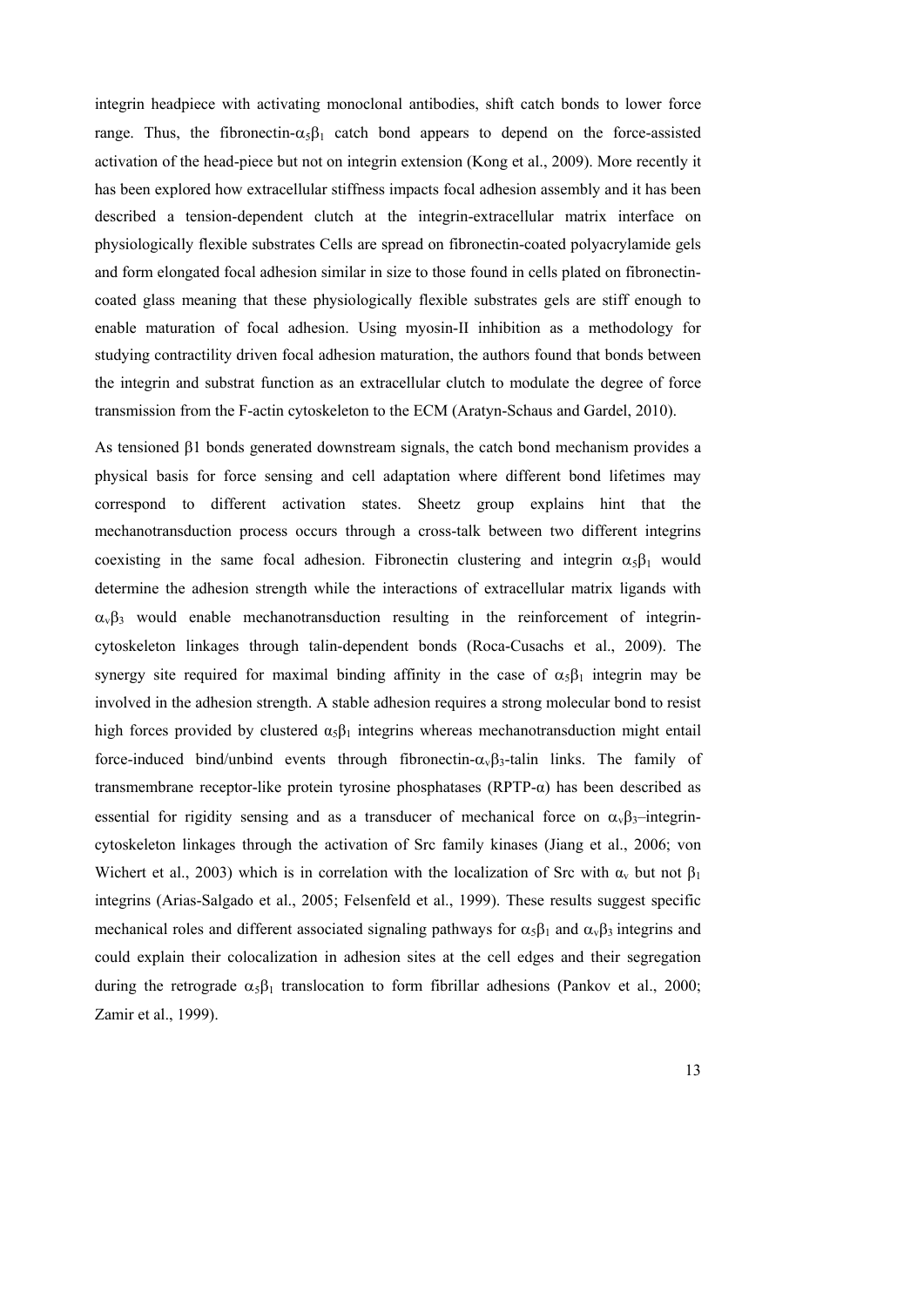#### The  $\alpha$ 5 $\beta$ 1 integrin mediated cell traction forces direct fibronectin matrix assembly

Fibronectin is a major component of the extracellular matrix. It is a large, dimeric rod-like protein composed of three homologous, repeating modules, types I, II, and III. Fibronectin fibrillogenesis is a cell-mediated, step-wise process that converts soluble fibronectin into an organized matrix of fibronectin fibrils presenting binding sites for multiple extracellular components which are used as growth factor reservoir and to orchestrate the assembly of several other extracellular proteins (Hynes, 2009). Fibronectin fibrillogenesis is an essential biological process mediated by  $\alpha_5\beta_1$  integrin and cellular contractile forces (Mao and Schwarzbauer, 2005). Upon binding to fibronectin  $\alpha_5\beta_1$  integrins are translocated along actin stress fibers towards the cell center (Clark et al., 2005). This process corresponds to the formation of new adhesion structures called fibrillar adhesions. Fibrillar adhesions are enriched in tensin and phospho-paxillin, in which fibronectin fibrils are aligned with  $\alpha_5\beta_1$ integrins and F-actin filaments (Pankov et al., 2000; Zamir et al., 1999). The integrin binding and translocation results in the stretching of the fibronectin molecule to expose hidden multimerization motifs (Mao and Schwarzbauer, 2005; Zhong et al., 1998). Indeed, it has been demonstrated that cell-generated forces are also required to maintain fibronectin in a partially unfolded conformation (Baneyx et al., 2002; Smith et al., 2007) that imparts elasticity to fibronectin fibrils and may modify outside-in mechanotransduction due to the increase in the matrix compliance.

Although the  $\alpha_5\beta_1$  integrin plays a major role in mediating fibronectin fibrillogenesis and matrix deposition, other integrins such as  $\alpha v$  containing integrins can partially compensate for its absence (Wennerberg et al., 1996; Yang and Hynes, 1996). Indeed fibronectin fibrils generated by  $\alpha v$  integrins are short and thick, a shape that is reminiscent of those of  $\alpha_v$ integrin containing focal adhesions. This observation confirms the importance of the synergy site in matrix assembly (Sechler et al., 1997). It looks like  $\alpha v$  integrin are not able to move out from focal adhesions (Wu et al., 1996), limiting the extension of fibronectin fibrils. On the other hand, cell adhesion via either  $\alpha \nu \beta_1$  or  $\alpha_{\nu} \beta_3$  leads to a rapid decrease in Rho activity while,  $\alpha_5\beta_1$  integrin but not  $\alpha_v\beta_3$  integrin supports sustained high levels of RhoA activity at later stages of cell spreading. RhoA activity is associated with the recruitment of tensin into fibrillar adhesions, integrin translocation and fibronectin fibrillogenesis (Danen et al., 2002). It has now been confirmed that the ability of  $\alpha_5\beta_1$  integrin to efficiently bind soluble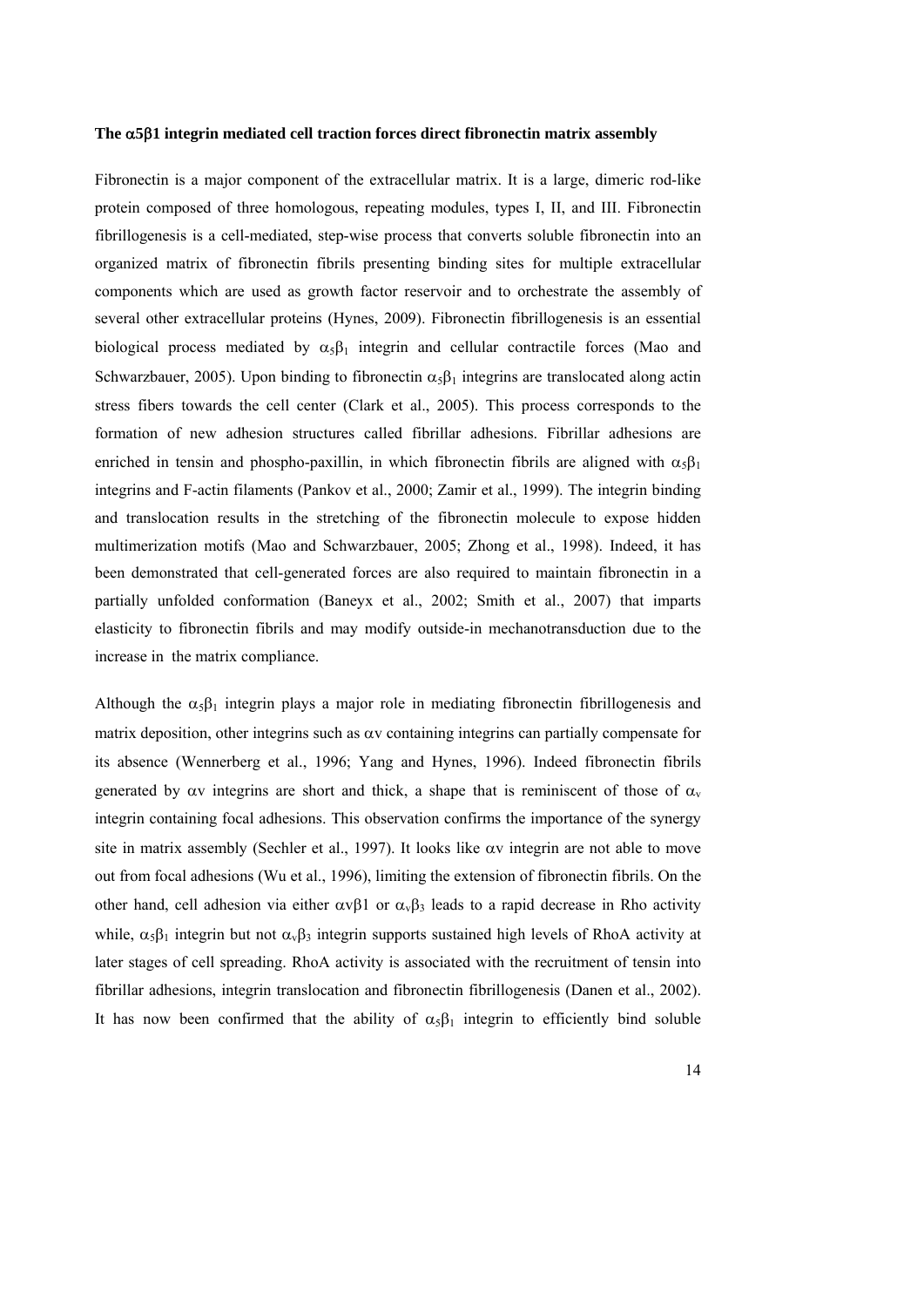fibronectin is coupled with increased RhoA activity which in turn stimulates fibronectin fibrillogenesis (Huveneers et al., 2008). Consistent with these findings,  $\alpha_5\beta_1$  integrin has been shown to support ROCK-mediated contractility in fibroblasts (Gaggioli et al., 2007; White et al., 2007). Surprisingly, the use of  $\beta_1$  and  $\beta_3$  chimeras has shown that it is the extracellular domain of  $\beta$ 1 that controls Rho activity. The role of individual Rho GTPases in fibronectin matrix remodelling has been examined by selectively down regulating their expression in cultured endothelial cells. No significant decrease was detected in the amount of fibronectin deposited by RhoA, RhoB, RhoC, Rac or Cdc42 depleted cells even though pharmacological inhibition of myosin-regulated contractility abrogated matrix assembly (Fernandez-Sauze et al., 2009). It looks like depletion in GTPases lead rather to differences in fiber arrangement. Some new biophysical data indicate that developing fibril orientation is guided by the direction of the traction force applied to that fibril (Lemmon et al., 2009). Furthermore blocking or increasing myosin II activity by treating cells with either blebbistatin or calyculin A abrogates the inward translation of traction forces, the dissipation of compressive strain and fibrillogenesis over time. These results underline the contribution of spatiotemporal changes in traction force and local strain to allow successful matrix assembly. This process likely involves molecular switches such as regulatory GTPases and their specific guanine nucleotide exchange factors (GEFs), GTPase-activating proteins (GAPs) and selective interactions with downstream effectors. Recently, it has been show that tensin 2 knockdown significantly reduces the ability of HFF cells to contract 3D collagen gels and is associated with a substantial reduction in Rho A activity without affecting fibrillogenesis (Clark et al., 2010). In that context, inhibition of collagen gel contraction is reversed by depletion of DLC1, a RhoGAP known to bind tensin in focal adhesions (Liao et al., 2007; Qian et al., 2007; Yam et al., 2006). However different isoforms of tensin have been described and their respective functions are poorly understood. Tensin 1 is equally distributed between focal and fibrillar adhesions. Tensin 2 is enriched in focal adhesions at the leading edge whereas tensin 3 translocates rearward and is enriched in fibrillar adhesions (Clark et al., 2010). The ILK/PINCH/PARVIN complex might belong to the signaling pathway controlling maturation of focal adhesions to tensin-rich fibrillar adhesions by down regulating the expression or recruitment of tensin and destabilizing  $\alpha_5\beta_1$ -integrin-cytoskeleton linkages (Stanchi et al., 2009). The phosphorylation of integrin tails might also act as a switch to drive the disassembly of integrin/talin complex so favoring the formation/stabilization of integrin/tensin complex (McCleverty et al., 2007). The signaling pathways providing a permissive platform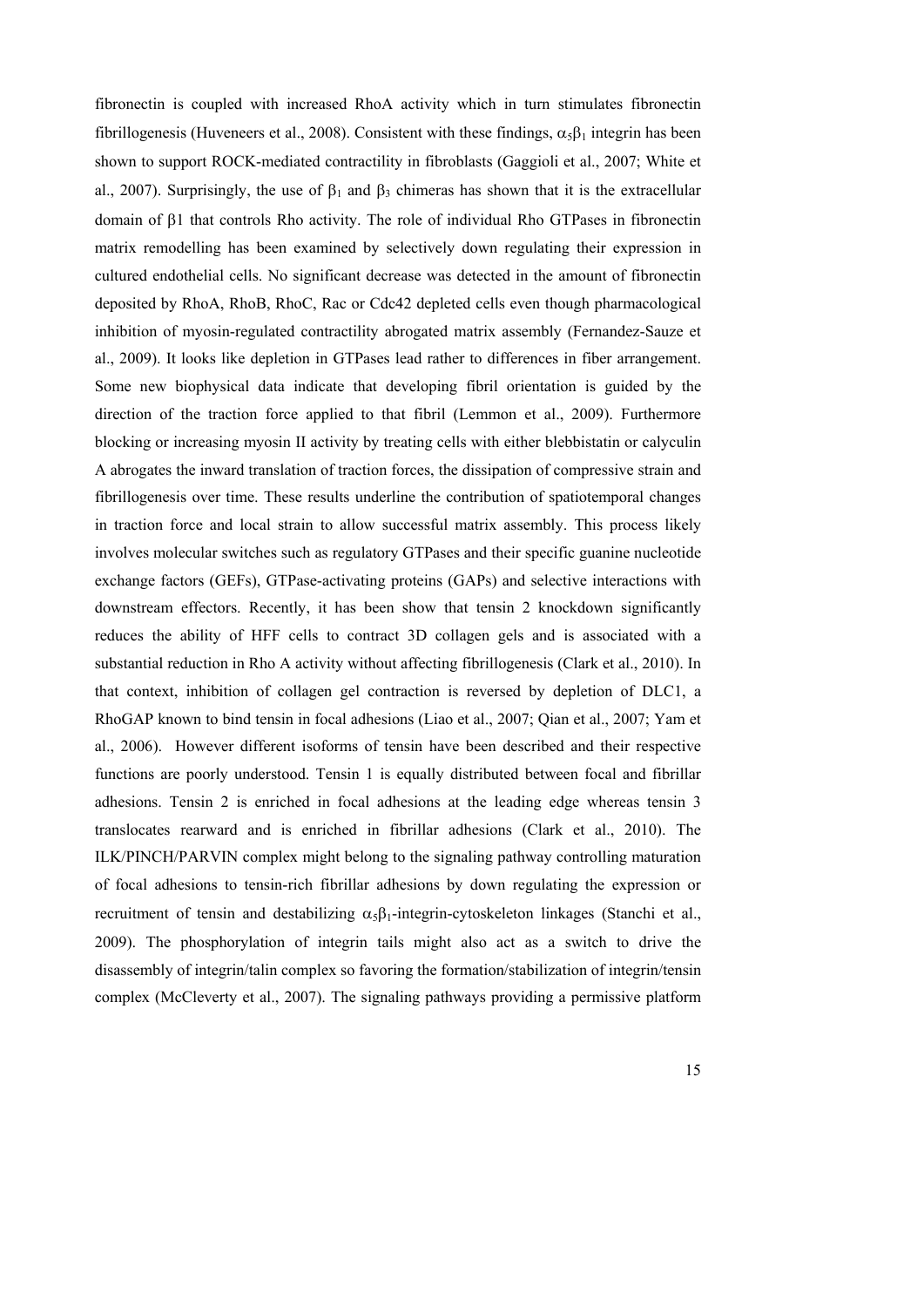for tensin recruitment are still under debate and need more investigation. It will be important in the future to identify the players such as GEF, GAP and downstream effectors that operate within each spatiotemporal signaling module and identify the cross-talk occurring between these modules.

## **Conclusion**

Numerous different signaling pathways can regulate  $\beta_1$  integrin activation and talin binding to the  $\beta$  tail is often seen as a final step of the activation process leading to the connection of integrins to actin cytoskeleton. Now, the issue is to understand how these different signaling pathways intersect with talin binding and modulate the physical properties of the extracellular matrix and the behavior of the cell. The challenge is also to decipher the reciprocal cross-talk between cells and extracellular matrix in order to characterize how cells sense and remodel the matrix and how the matrix can trigger through mechanical constraints and chemical outside-in signaling a cellular adaptive response to maintain tissue homeostasis, control morphogenesis or trigger tumor invasion. Unraveling molecular mechanisms able to transmit force is of fundamental importance. The key will be to understand the specific role of  $\beta_1$  and  $\beta_3$  integrin localized in a same adhesion site that presents physical restriction of ligand/receptor spatial organization. The addressed question is to know the spatial organization of each integrin activated or not within a same adhesion site and how one type of integrins signals towards another type of integrins either to control initiation of individual adhesion site, to direct collective dynamics or to respond to chemical and physical properties of the extracellular matrix. Future studies should clarify the extent of specific integrin movement into adhesion clusters, the integrin spatial organization within a same cluster, and how these movements and these organizations can correlate with cell behavior.

## **Aknowledgements:**

We thank David Calderwood for critical reading of the manuscript. We apologize to all whose papers should but have not been cited owing to space constraints. The work was supported by ARC, la Ligue Nationale Contre le Cancer and the Région Rhône-Alpes.

## **References**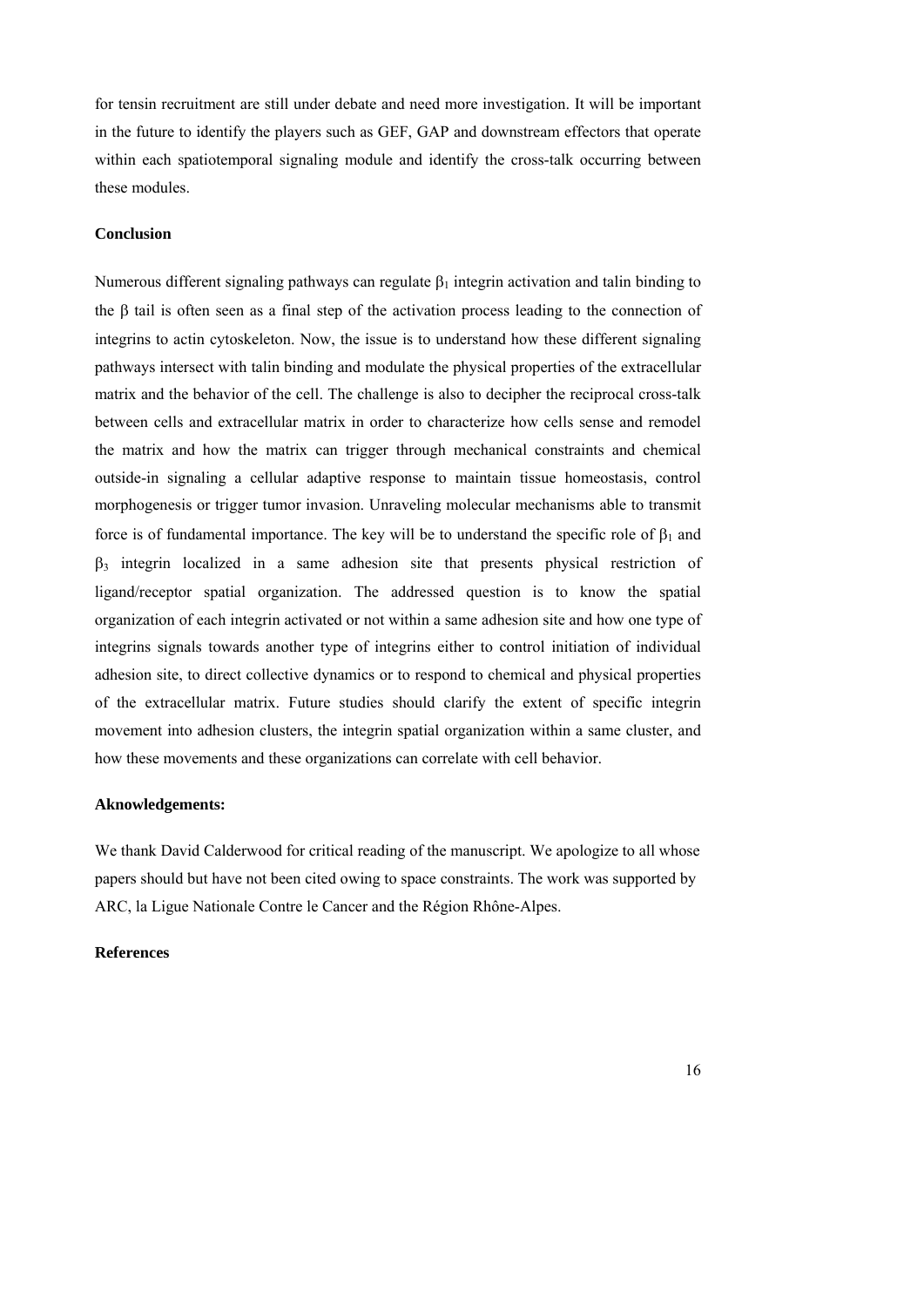- Alon, R., and M.L. Dustin. 2007. Force as a facilitator of integrin conformational changes during leukocyte arrest on blood vessels and antigen-presenting cells. *Immunity*. 26:17-27.
- Anthis, N.J., K.L. Wegener, F. Ye, C. Kim, B.T. Goult, E.D. Lowe, I. Vakonakis, N. Bate, D.R. Critchley, M.H. Ginsberg, and I.D. Campbell. 2009. The structure of an integrin/talin complex reveals the basis of inside-out signal transduction. *Embo J*. 28:3623-32.
- Aratyn-Schaus, Y., and M.L. Gardel. 2010. Transient frictional slip between integrin and the ECM in focal adhesions under myosin II tension. *Curr Biol*. 20:1145-53.
- Arias-Salgado, E.G., S. Lizano, S.J. Shattil, and M.H. Ginsberg. 2005. Specification of the direction of adhesive signaling by the integrin beta cytoplasmic domain. *J Biol Chem*. 280:29699-707.
- Astrof, N.S., A. Salas, M. Shimaoka, J. Chen, and T.A. Springer. 2006. Importance of force linkage in mechanochemistry of adhesion receptors. *Biochemistry*. 45:15020-8.
- Balaban, N.Q., U.S. Schwarz, D. Riveline, P. Goichberg, G. Tzur, I. Sabanay, D. Mahalu, S. Safran, A. Bershadsky, L. Addadi, and B. Geiger. 2001. Force and focal adhesion assembly: a close relationship studied using elastic micropatterned substrates. *Nat Cell Biol*. 3:466-72.
- Baneyx, G., L. Baugh, and V. Vogel. 2002. Fibronectin extension and unfolding within cell matrix fibrils controlled by cytoskeletal tension. *Proc Natl Acad Sci U S A*. 99:5139- 43.
- Belkin, A.M., S.F. Retta, O.Y. Pletjushkina, F. Balzac, L. Silengo, R. Fassler, V.E. Koteliansky, K. Burridge, and G. Tarone. 1997. Muscle beta1D integrin reinforces the cytoskeleton-matrix link: modulation of integrin adhesive function by alternative splicing. *J Cell Biol*. 139:1583-95.
- Belkin, A.M., N.I. Zhidkova, F. Balzac, F. Altruda, D. Tomatis, A. Maier, G. Tarone, V.E. Koteliansky, and K. Burridge. 1996. Beta 1D integrin displaces the beta 1A isoform in striated muscles: localization at junctional structures and signaling potential in nonmuscle cells. *J Cell Biol*. 132:211-26.
- Bergmeier, W., T. Goerge, H.W. Wang, J.R. Crittenden, A.C. Baldwin, S.M. Cifuni, D.E. Housman, A.M. Graybiel, and D.D. Wagner. 2007. Mice lacking the signaling molecule CalDAG-GEFI represent a model for leukocyte adhesion deficiency type III. *J Clin Invest*. 117:1699-707.
- Boettner, B., and L. Van Aelst. 2009. Control of cell adhesion dynamics by Rap1 signaling. *Curr Opin Cell Biol*. 21:684-93.
- Bos, J.L. 2005. Linking Rap to cell adhesion. *Curr Opin Cell Biol*. 17:123-8.
- Bouaouina, M., Y. Lad, and D.A. Calderwood. 2008. The N-terminal domains of talin cooperate with the phosphotyrosine binding-like domain to activate beta1 and beta3 integrins. *J Biol Chem*. 283:6118-25.
- Bouvard, D., A. Aszodi, G. Kostka, M.R. Block, C. Albiges-Rizo, and R. Fassler. 2007. Defective osteoblast function in ICAP-1-deficient mice. *Development*.
- Bouvard, D., and M.R. Block. 1998. Calcium/calmodulin-dependent protein kinase II controls integrin alpha5beta1-mediated cell adhesion through the integrin cytoplasmic domain associated protein-1alpha. *Biochem Biophys Res Commun*. 252:46-50.
- Bouvard, D., L. Vignoud, S. Dupe-Manet, N. Abed, H.N. Fournier, C. Vincent-Monegat, S.F. Retta, R. Fassler, and M.R. Block. 2003. Disruption of focal adhesions by integrin cytoplasmic domain-associated protein-1 alpha. *J Biol Chem*. 278:6567-74.
- Butcher, D.T., T. Alliston, and V.M. Weaver. 2009. A tense situation: forcing tumour progression. *Nat Rev Cancer*. 9:108-22.
- Calderwood, D.A. 2004a. Integrin activation. *J Cell Sci*. 117:657-66.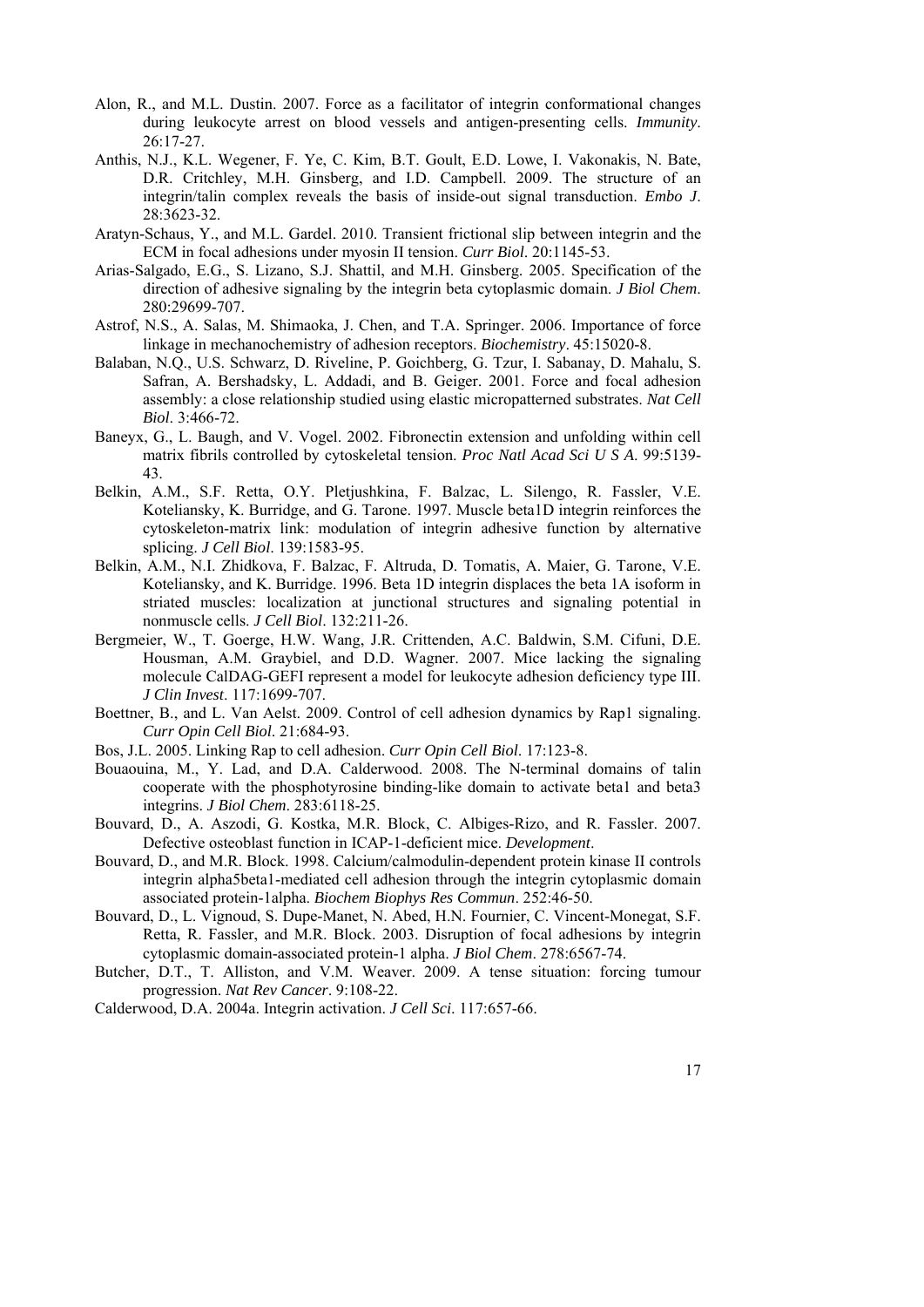Calderwood, D.A. 2004b. Talin controls integrin activation. *Biochem Soc Trans*. 32:434-7.

- Calderwood, D.A., Y. Fujioka, J.M. de Pereda, B. Garcia-Alvarez, T. Nakamoto, B. Margolis, C.J. McGlade, R.C. Liddington, and M.H. Ginsberg. 2003. Integrin beta cytoplasmic domain interactions with phosphotyrosine-binding domains: a structural prototype for diversity in integrin signaling. *Proc Natl Acad Sci U S A*. 100:2272-7.
- Calderwood, D.A., V. Tai, G. Di Paolo, P. De Camilli, and M.H. Ginsberg. 2004. Competition for talin results in trans-dominant inhibition of integrin activation. *J Biol Chem*. 279:28889-95.
- Calderwood, D.A., B. Yan, J.M. de Pereda, B.G. Alvarez, Y. Fujioka, R.C. Liddington, and M.H. Ginsberg. 2002. The phosphotyrosine binding-like domain of talin activates integrins. *J Biol Chem*. 277:21749-58.
- Chang, D.D., C. Wong, H. Smith, and J. Liu. 1997. ICAP-1, a novel beta1 integrin cytoplasmic domain-associated protein, binds to a conserved and functionally important NPXY sequence motif of beta1 integrin. *J Cell Biol*. 138:1149-57.
- Chigaev, A., G. Zwartz, S.W. Graves, D.C. Dwyer, H. Tsuji, T.D. Foutz, B.S. Edwards, E.R. Prossnitz, R.S. Larson, and L.A. Sklar. 2003. Alpha4beta1 integrin affinity changes govern cell adhesion. *J Biol Chem*. 278:38174-82.
- Choquet, D., D.P. Felsenfeld, and M.P. Sheetz. 1997. Extracellular matrix rigidity causes strengthening of integrin-cytoskeleton linkages. *Cell*. 88:39-48.
- Chrzanowska-Wodnicka, M., and K. Burridge. 1996. Rho-stimulated contractility drives the formation of stress fibers and focal adhesions. *J Cell Biol*. 133:1403-15.
- Clark, K., J.D. Howe, C.E. Pullar, J.A. Green, V.V. Artym, K.M. Yamada, and D.R. Critchley. 2010. Tensin 2 modulates cell contractility in 3D collagen gels through the RhoGAP DLC1. *J Cell Biochem*. 109:808-17.
- Clark, K., R. Pankov, M.A. Travis, J.A. Askari, A.P. Mould, S.E. Craig, P. Newham, K.M. Yamada, and M.J. Humphries. 2005. A specific alpha5beta1-integrin conformation promotes directional integrin translocation and fibronectin matrix formation. *J Cell Sci*. 118:291-300.
- Cluzel, C., F. Saltel, J. Lussi, F. Paulhe, B.A. Imhof, and B. Wehrle-Haller. 2005. The mechanisms and dynamics of (alpha)v(beta)3 integrin clustering in living cells. *J Cell Biol*. 171:383-92.
- Cross, S.E., Y.S. Jin, J. Rao, and J.K. Gimzewski. 2007. Nanomechanical analysis of cells from cancer patients. *Nat Nanotechnol*. 2:780-3.
- Danen, E.H., and A. Sonnenberg. 2003. Integrins in regulation of tissue development and function. *J Pathol*. 201:632-41.
- Danen, E.H., P. Sonneveld, C. Brakebusch, R. Fassler, and A. Sonnenberg. 2002. The fibronectin-binding integrins alpha5beta1 and alphavbeta3 differentially modulate RhoA-GTP loading, organization of cell matrix adhesions, and fibronectin fibrillogenesis. *J Cell Biol*. 159:1071-86.
- del Rio, A., R. Perez-Jimenez, R. Liu, P. Roca-Cusachs, J.M. Fernandez, and M.P. Sheetz. 2009. Stretching single talin rod molecules activates vinculin binding. *Science*. 323:638-41.
- Dembo, M., D.C. Torney, K. Saxman, and D. Hammer. 1988. The reaction-limited kinetics of membrane-to-surface adhesion and detachment. *Proc R Soc Lond B Biol Sci*. 234:55- 83.
- Discher, D.E., P. Janmey, and Y.L. Wang. 2005. Tissue cells feel and respond to the stiffness of their substrate. *Science*. 310:1139-43.
- Engler, A.J., S. Sen, H.L. Sweeney, and D.E. Discher. 2006. Matrix elasticity directs stem cell lineage specification. *Cell*. 126:677-89.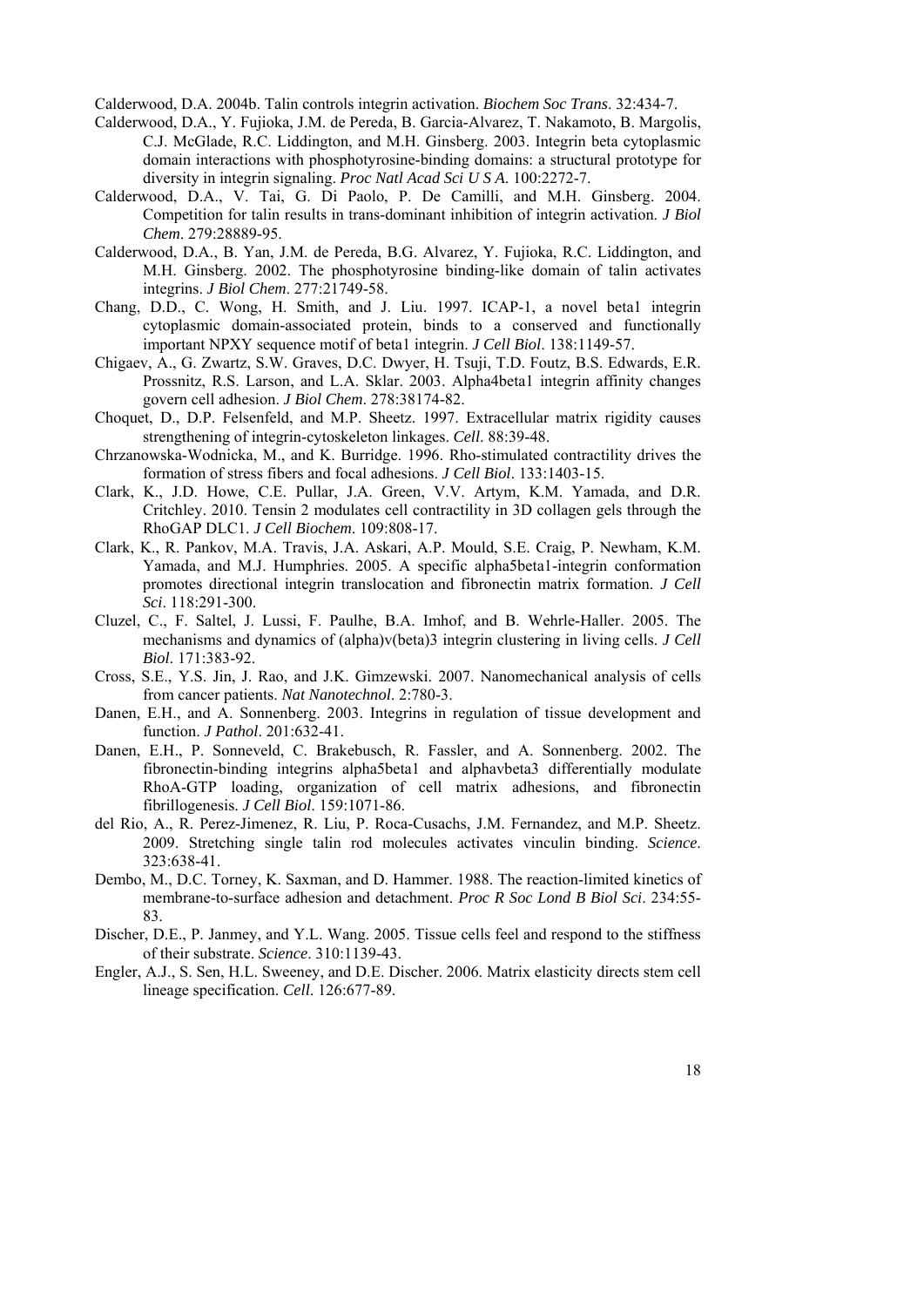- Felsenfeld, D.P., P.L. Schwartzberg, A. Venegas, R. Tse, and M.P. Sheetz. 1999. Selective regulation of integrin--cytoskeleton interactions by the tyrosine kinase Src. *Nat Cell Biol*. 1:200-6.
- Fernandez-Sauze, S., D. Grall, B. Cseh, and E. Van Obberghen-Schilling. 2009. Regulation of fibronectin matrix assembly and capillary morphogenesis in endothelial cells by Rho family GTPases. *Exp Cell Res*. 315:2092-104.
- Fournier, H.N., S. Dupe-Manet, D. Bouvard, M.L. Lacombe, C. Marie, M.R. Block, and C. Albiges-Rizo. 2002. Integrin cytoplasmic domain-associated protein 1alpha (ICAP-1alpha ) interacts directly with the metastasis suppressor nm23-H2, and both proteins are targeted to newly formed cell adhesion sites upon integrin engagement. *J Biol Chem*. 277:20895-902.
- Friedland, J.C., M.H. Lee, and D. Boettiger. 2009. Mechanically activated integrin switch controls alpha5beta1 function. *Science*. 323:642-4.
- Gaggioli, C., S. Hooper, C. Hidalgo-Carcedo, R. Grosse, J.F. Marshall, K. Harrington, and E. Sahai. 2007. Fibroblast-led collective invasion of carcinoma cells with differing roles for RhoGTPases in leading and following cells. *Nat Cell Biol*. 9:1392-400.
- Galbraith, C.G., and M.P. Sheetz. 1997. A micromachined device provides a new bend on fibroblast traction forces. *Proc Natl Acad Sci U S A*. 94:9114-8.
- Galbraith, C.G., K.M. Yamada, and M.P. Sheetz. 2002. The relationship between force and focal complex development. *J Cell Biol*. 159:695-705.
- Gallant, N.D., K.E. Michael, and A.J. Garcia. 2005. Cell adhesion strengthening: contributions of adhesive area, integrin binding, and focal adhesion assembly. *Mol Biol Cell*. 16:4329-40.
- Garcia-Alvarez, B., J.M. de Pereda, D.A. Calderwood, T.S. Ulmer, D. Critchley, I.D. Campbell, M.H. Ginsberg, and R.C. Liddington. 2003. Structural determinants of integrin recognition by talin. *Mol Cell*. 11:49-58.
- Geiger, B., J.P. Spatz, and A.D. Bershadsky. 2009. Environmental sensing through focal adhesions. *Nat Rev Mol Cell Biol*. 10:21-33.
- Georges, P.C., J.J. Hui, Z. Gombos, M.E. McCormick, A.Y. Wang, M. Uemura, R. Mick, P.A. Janmey, E.E. Furth, and R.G. Wells. 2007. Increased stiffness of the rat liver precedes matrix deposition: implications for fibrosis. *Am J Physiol Gastrointest Liver Physiol*. 293:G1147-54.
- Giannone, G., G. Jiang, D.H. Sutton, D.R. Critchley, and M.P. Sheetz. 2003. Talin1 is critical for force-dependent reinforcement of initial integrin-cytoskeleton bonds but not tyrosine kinase activation. *J Cell Biol*. 163:409-19.
- Giannone, G., R.M. Mege, and O. Thoumine. 2009. Multi-level molecular clutches in motile cell processes. *Trends Cell Biol*. 19:475-86.
- Ginsberg, M.H., A. Partridge, and S.J. Shattil. 2005. Integrin regulation. *Curr Opin Cell Biol*. 17:509-16.
- Grashoff, C., B.D. Hoffman, M.D. Brenner, R. Zhou, M. Parsons, M.T. Yang, M.A. McLean, S.G. Sligar, C.S. Chen, T. Ha, and M.A. Schwartz. 2010. Measuring mechanical tension across vinculin reveals regulation of focal adhesion dynamics. *Nature*. 466:263-6.
- Guck, J., S. Schinkinger, B. Lincoln, F. Wottawah, S. Ebert, M. Romeyke, D. Lenz, H.M. Erickson, R. Ananthakrishnan, D. Mitchell, J. Kas, S. Ulvick, and C. Bilby. 2005. Optical deformability as an inherent cell marker for testing malignant transformation and metastatic competence. *Biophys J*. 88:3689-98.
- Han, J., C.J. Lim, N. Watanabe, A. Soriani, B. Ratnikov, D.A. Calderwood, W. Puzon-McLaughlin, E.M. Lafuente, V.A. Boussiotis, S.J. Shattil, and M.H. Ginsberg. 2006.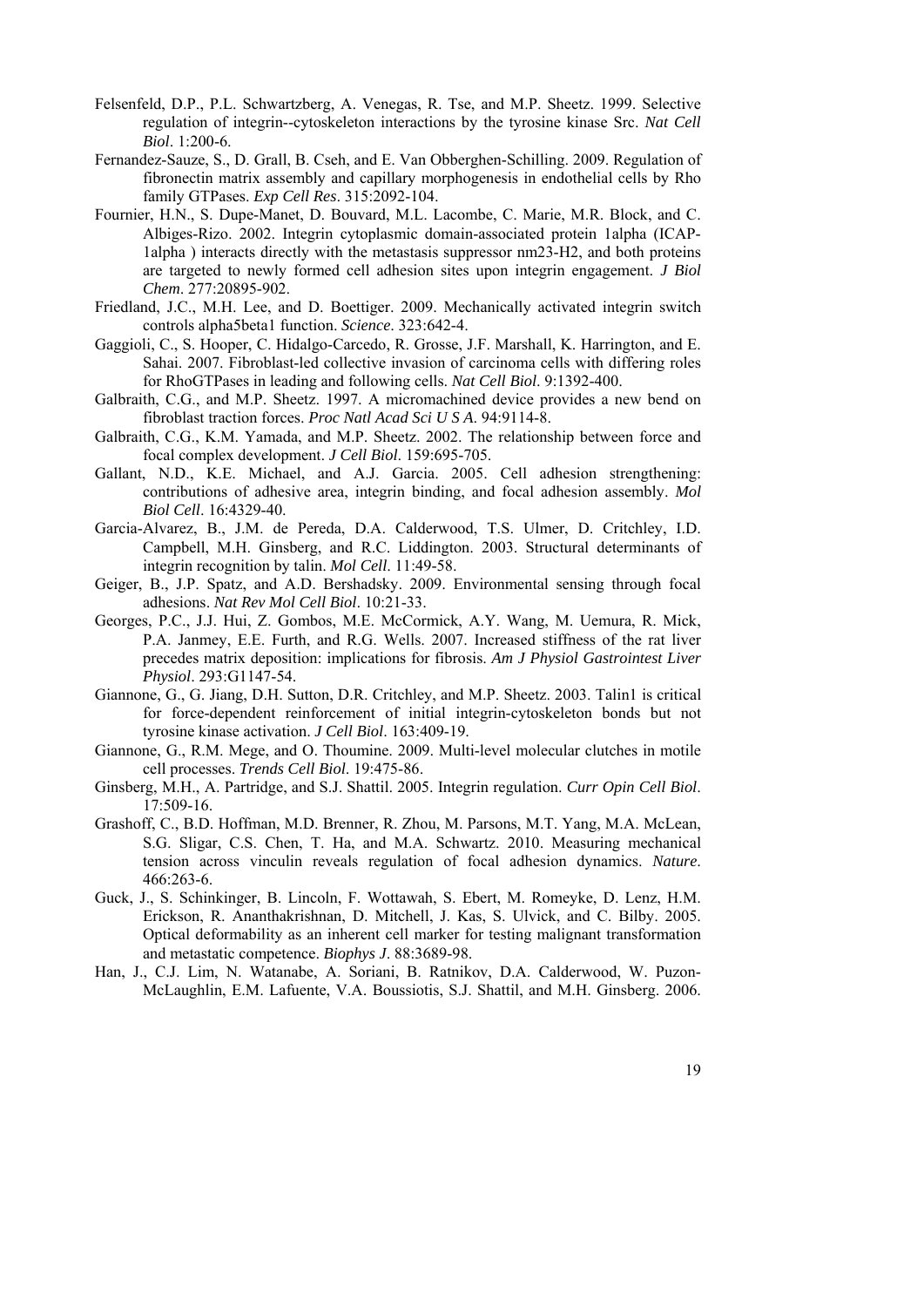Reconstructing and deconstructing agonist-induced activation of integrin alphaIIbbeta3. *Curr Biol*. 16:1796-806.

- Harburger, D.S., M. Bouaouina, and D.A. Calderwood. 2009. Kindlin-1 and -2 directly bind the C-terminal region of beta integrin cytoplasmic tails and exert integrin-specific activation effects. *J Biol Chem*. 284:11485-97.
- Humphries, J.D., A. Byron, and M.J. Humphries. 2006. Integrin ligands at a glance. *J Cell Sci*. 119:3901-3.
- Huveneers, S., H. Truong, R. Fassler, A. Sonnenberg, and E.H. Danen. 2008. Binding of soluble fibronectin to integrin alpha5 beta1 - link to focal adhesion redistribution and contractile shape. *J Cell Sci*. 121:2452-62.
- Hynes, R.O. 2002. Integrins: bidirectional, allosteric signaling machines. *Cell*. 110:673-87.
- Hynes, R.O. 2009. The extracellular matrix: not just pretty fibrils. *Science*. 326:1216-9.
- Ithychanda, S.S., M. Das, Y.Q. Ma, K. Ding, X. Wang, S. Gupta, C. Wu, E.F. Plow, and J. Qin. 2009. Migfilin, a molecular switch in regulation of integrin activation. *J Biol Chem*. 284:4713-22.
- Jiang, G., A.H. Huang, Y. Cai, M. Tanase, and M.P. Sheetz. 2006. Rigidity sensing at the leading edge through alphavbeta3 integrins and RPTPalpha. *Biophys J*. 90:1804-9.
- Kiema, T., Y. Lad, P. Jiang, C.L. Oxley, M. Baldassarre, K.L. Wegener, I.D. Campbell, J. Ylanne, and D.A. Calderwood. 2006. The molecular basis of filamin binding to integrins and competition with talin. *Mol Cell*. 21:337-47.
- Kinbara, K., L.E. Goldfinger, M. Hansen, F.L. Chou, and M.H. Ginsberg. 2003. Ras GTPases: integrins' friends or foes? *Nat Rev Mol Cell Biol*. 4:767-76.
- Kloeker, S., M.B. Major, D.A. Calderwood, M.H. Ginsberg, D.A. Jones, and M.C. Beckerle. 2004. The Kindler syndrome protein is regulated by transforming growth factor-beta and involved in integrin-mediated adhesion. *J Biol Chem*. 279:6824-33.
- Kong, F., A.J. Garcia, A.P. Mould, M.J. Humphries, and C. Zhu. 2009. Demonstration of catch bonds between an integrin and its ligand. *J Cell Biol*. 185:1275-84.
- Lad, Y., P. Jiang, S. Ruskamo, D.S. Harburger, J. Ylanne, I.D. Campbell, and D.A. Calderwood. 2008. Structural basis of the migfilin-filamin interaction and competition with integrin beta tails. *J Biol Chem*. 283:35154-63.
- Lafuente, E.M., A.A. van Puijenbroek, M. Krause, C.V. Carman, G.J. Freeman, A. Berezovskaya, E. Constantine, T.A. Springer, F.B. Gertler, and V.A. Boussiotis. 2004. RIAM, an Ena/VASP and Profilin ligand, interacts with Rap1-GTP and mediates Rap1-induced adhesion. *Dev Cell*. 7:585-95.
- Lau, T.L., C. Kim, M.H. Ginsberg, and T.S. Ulmer. 2009. The structure of the integrin alphaIIbbeta3 transmembrane complex explains integrin transmembrane signalling. *Embo J*. 28:1351-61.
- Lau, T.L., A.W. Partridge, M.H. Ginsberg, and T.S. Ulmer. 2008. Structure of the integrin beta3 transmembrane segment in phospholipid bicelles and detergent micelles. *Biochemistry*. 47:4008-16.
- Leahy, D.J., I. Aukhil, and H.P. Erickson. 1996. 2.0 A crystal structure of a four-domain segment of human fibronectin encompassing the RGD loop and synergy region. *Cell*. 84:155-64.
- Leiss, M., K. Beckmann, A. Giros, M. Costell, and R. Fassler. 2008. The role of integrin binding sites in fibronectin matrix assembly in vivo. *Curr Opin Cell Biol*. 20:502-7.
- Lemmon, C.A., C.S. Chen, and L.H. Romer. 2009. Cell traction forces direct fibronectin matrix assembly. *Biophys J*. 96:729-38.
- Levental, K.R., H. Yu, L. Kass, J.N. Lakins, M. Egeblad, J.T. Erler, S.F. Fong, K. Csiszar, A. Giaccia, W. Weninger, M. Yamauchi, D.L. Gasser, and V.M. Weaver. 2009. Matrix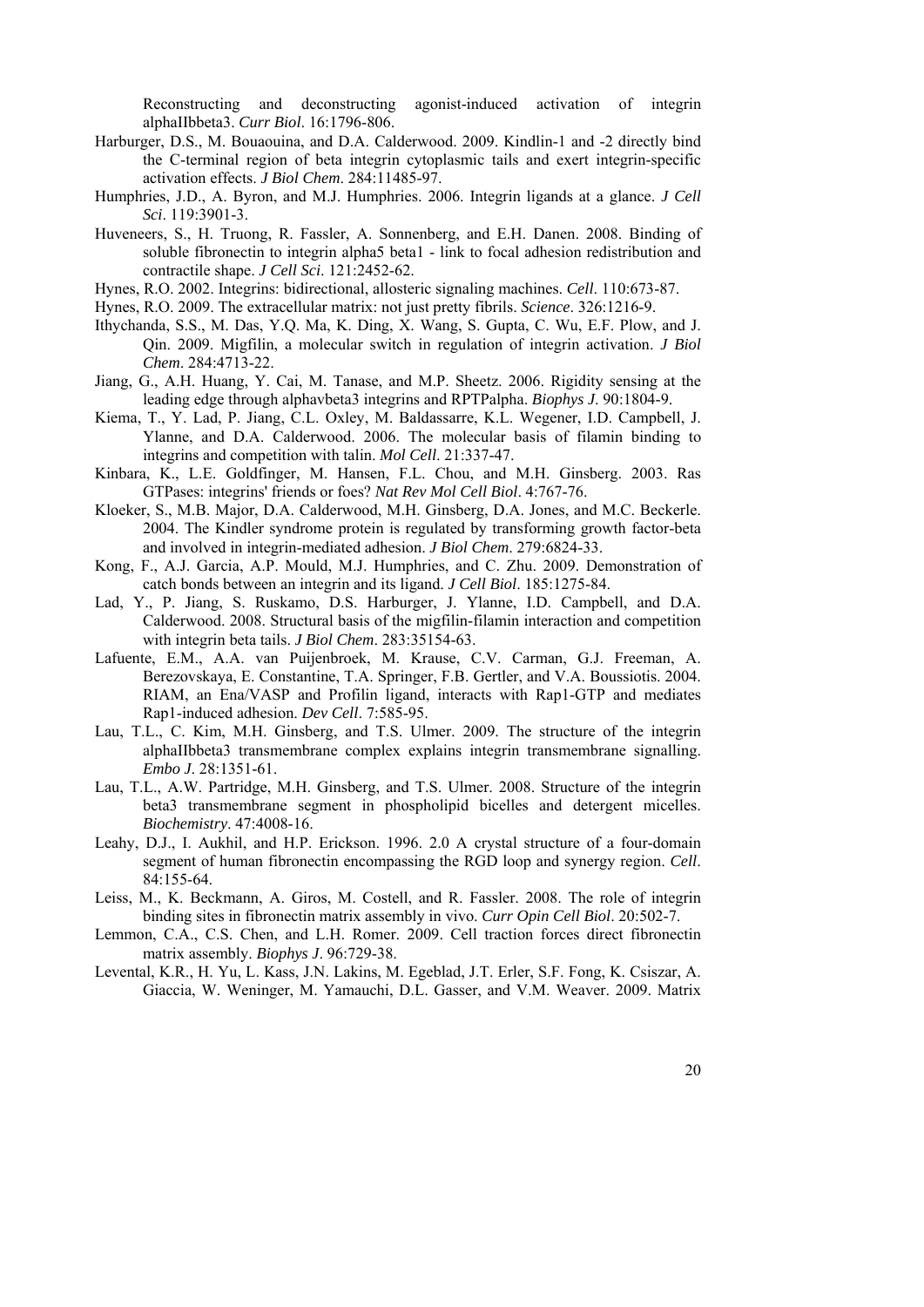crosslinking forces tumor progression by enhancing integrin signaling. *Cell*. 139:891- 906.

- Liao, Y.C., L. Si, R.W. deVere White, and S.H. Lo. 2007. The phosphotyrosine-independent interaction of DLC-1 and the SH2 domain of cten regulates focal adhesion localization and growth suppression activity of DLC-1. *J Cell Biol*. 176:43-9.
- Ling, K., R.L. Doughman, V.V. Iyer, A.J. Firestone, S.F. Bairstow, D.F. Mosher, M.D. Schaller, and R.A. Anderson. 2003. Tyrosine phosphorylation of type Igamma phosphatidylinositol phosphate kinase by Src regulates an integrin-talin switch. *J Cell Biol*. 163:1339-49.
- Ling, Y., L.A. Maile, J. Badley-Clarke, and D.R. Clemmons. 2005. DOK1 mediates SHP-2 binding to the alphaVbeta3 integrin and thereby regulates insulin-like growth factor I signaling in cultured vascular smooth muscle cells. *J Biol Chem*. 280:3151-8.
- Luo, B.H., C.V. Carman, and T.A. Springer. 2007. Structural basis of integrin regulation and signaling. *Annu Rev Immunol*. 25:619-47.
- Luo, B.H., T.A. Springer, and J. Takagi. 2004. A specific interface between integrin transmembrane helices and affinity for ligand. *PLoS Biol*. 2:e153.
- Ma, Y.Q., J. Qin, C. Wu, and E.F. Plow. 2008. Kindlin-2 (Mig-2): a co-activator of beta3 integrins. *J Cell Biol*. 181:439-46.
- Mackinnon, A.C., H. Qadota, K.R. Norman, D.G. Moerman, and B.D. Williams. 2002. C. elegans PAT-4/ILK functions as an adaptor protein within integrin adhesion complexes. *Curr Biol*. 12:787-97.
- Mao, Y., and J.E. Schwarzbauer. 2005. Fibronectin fibrillogenesis, a cell-mediated matrix assembly process. *Matrix Biol*. 24:389-99.
- Masuzaki, R., R. Tateishi, H. Yoshida, H. Yoshida, S. Sato, N. Kato, F. Kanai, Y. Sugioka, H. Ikeda, S. Shiina, T. Kawabe, and M. Omata. 2008. Risk assessment of hepatocellular carcinoma in chronic hepatitis C patients by transient elastography. *J Clin Gastroenterol*. 42:839-43.
- McCleverty, C.J., D.C. Lin, and R.C. Liddington. 2007. Structure of the PTB domain of tensin1 and a model for its recruitment to fibrillar adhesions. *Protein Sci*. 16:1223-9.
- McEver, R.P., and C. Zhu. 2007. A catch to integrin activation. *Nat Immunol*. 8:1035-7.
- Meves, A., C. Stremmel, K. Gottschalk, and R. Fassler. 2009. The Kindlin protein family: new members to the club of focal adhesion proteins. *Trends Cell Biol*. 19:504-13.
- Michael, K.E., D.W. Dumbauld, K.L. Burns, S.K. Hanks, and A.J. Garcia. 2009. Focal adhesion kinase modulates cell adhesion strengthening via integrin activation. *Mol Biol Cell*. 20:2508-19.
- Millon-Fremillon, A., D. Bouvard, A. Grichine, S. Manet-Dupe, M.R. Block, and C. Albiges-Rizo. 2008. Cell adaptive response to extracellular matrix density is controlled by ICAP-1-dependent beta1-integrin affinity. *J Cell Biol*. 180:427-41.
- Montanez, E., S. Ussar, M. Schifferer, M. Bosl, R. Zent, M. Moser, and R. Fassler. 2008. Kindlin-2 controls bidirectional signaling of integrins. *Genes Dev*. 22:1325-30.
- Moser, M., M. Bauer, S. Schmid, R. Ruppert, S. Schmidt, M. Sixt, H.V. Wang, M. Sperandio, and R. Fassler. 2009a. Kindlin-3 is required for beta2 integrin-mediated leukocyte adhesion to endothelial cells. *Nat Med*. 15:300-5.
- Moser, M., K.R. Legate, R. Zent, and R. Fassler. 2009b. The tail of integrins, talin, and kindlins. *Science*. 324:895-9.
- Moser, M., B. Nieswandt, S. Ussar, M. Pozgajova, and R. Fassler. 2008. Kindlin-3 is essential for integrin activation and platelet aggregation. *Nat Med*.
- Na, S., O. Collin, F. Chowdhury, B. Tay, M. Ouyang, Y. Wang, and N. Wang. 2008. Rapid signal transduction in living cells is a unique feature of mechanotransduction. *Proc Natl Acad Sci U S A*. 105:6626-31.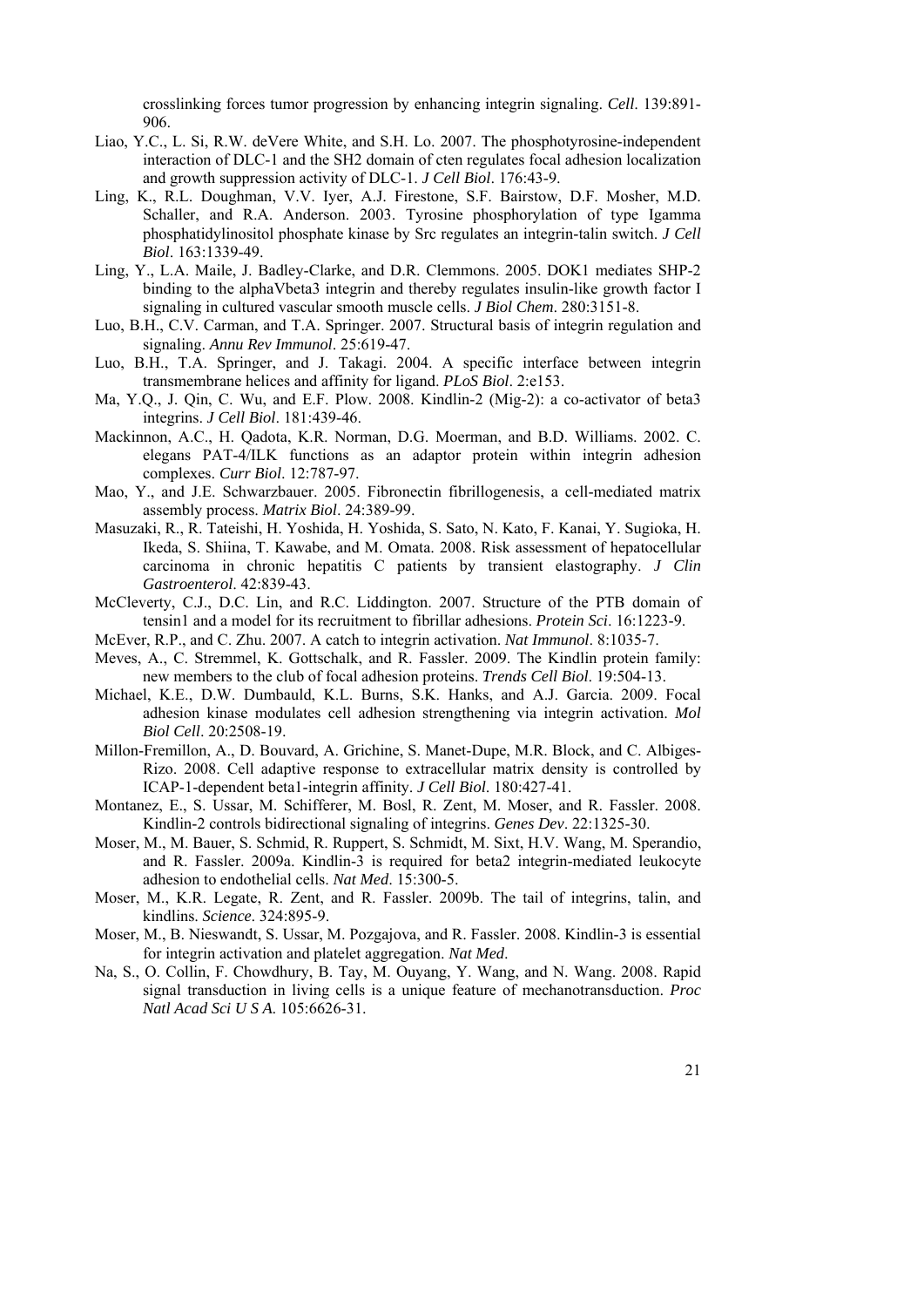- Nieves, B., C.W. Jones, R. Ward, Y. Ohta, C.G. Reverte, and S.E. LaFlamme. 2010. The NPIY motif in the integrin beta1 tail dictates the requirement for talin-1 in outside-in signaling. *J Cell Sci*. 123:1216-26.
- O'Toole, T.E., Y. Katagiri, R.J. Faull, K. Peter, R. Tamura, V. Quaranta, J.C. Loftus, S.J. Shattil, and M.H. Ginsberg. 1994. Integrin cytoplasmic domains mediate inside-out signal transduction. *J Cell Biol*. 124:1047-59.
- Oxley, C.L., N.J. Anthis, E.D. Lowe, I. Vakonakis, I.D. Campbell, and K.L. Wegener. 2008. An integrin phosphorylation switch: the effect of beta3 integrin tail phosphorylation on Dok1 and talin binding. *J Biol Chem*. 283:5420-6.
- Pankov, R., E. Cukierman, B.Z. Katz, K. Matsumoto, D.C. Lin, S. Lin, C. Hahn, and K.M. Yamada. 2000. Integrin dynamics and matrix assembly: tensin-dependent translocation of alpha(5)beta(1) integrins promotes early fibronectin fibrillogenesis. *J Cell Biol*. 148:1075-90.
- Pasvolsky, R., S.W. Feigelson, S.S. Kilic, A.J. Simon, G. Tal-Lapidot, V. Grabovsky, J.R. Crittenden, N. Amariglio, M. Safran, A.M. Graybiel, G. Rechavi, S. Ben-Dor, A. Etzioni, and R. Alon. 2007. A LAD-III syndrome is associated with defective expression of the Rap-1 activator CalDAG-GEFI in lymphocytes, neutrophils, and platelets. *J Exp Med*. 204:1571-82.
- Paszek, M.J., N. Zahir, K.R. Johnson, J.N. Lakins, G.I. Rozenberg, A. Gefen, C.A. Reinhart-King, S.S. Margulies, M. Dembo, D. Boettiger, D.A. Hammer, and V.M. Weaver. 2005. Tensional homeostasis and the malignant phenotype. *Cancer Cell*. 8:241-54.
- Pelham, R.J., Jr., and Y. Wang. 1997. Cell locomotion and focal adhesions are regulated by substrate flexibility. *Proc Natl Acad Sci U S A*. 94:13661-5.
- Qian, X., G. Li, H.K. Asmussen, L. Asnaghi, W.C. Vass, R. Braverman, K.M. Yamada, N.C. Popescu, A.G. Papageorge, and D.R. Lowy. 2007. Oncogenic inhibition by a deleted in liver cancer gene requires cooperation between tensin binding and Rho-specific GTPase-activating protein activities. *Proc Natl Acad Sci U S A*. 104:9012-7.
- Raaijmakers, J.H., and J.L. Bos. 2009. Specificity in Ras and Rap signaling. *J Biol Chem*. 284:10995-9.
- Riveline, D., E. Zamir, N.Q. Balaban, U.S. Schwarz, T. Ishizaki, S. Narumiya, Z. Kam, B. Geiger, and A.D. Bershadsky. 2001. Focal contacts as mechanosensors: externally applied local mechanical force induces growth of focal contacts by an mDia1 dependent and ROCK-independent mechanism. *J Cell Biol*. 153:1175-86.
- Roca-Cusachs, P., N.C. Gauthier, A. Del Rio, and M.P. Sheetz. 2009. Clustering of alpha(5)beta(1) integrins determines adhesion strength whereas alpha(v)beta(3) and talin enable mechanotransduction. *Proc Natl Acad Sci U S A*. 106:16245-50.
- Sawada, Y., and M.P. Sheetz. 2002. Force transduction by Triton cytoskeletons. *J Cell Biol*. 156:609-15.
- Schwartz, M.A., and D.W. DeSimone. 2008. Cell adhesion receptors in mechanotransduction. *Curr Opin Cell Biol*. 20:551-6.
- Sechler, J.L., S.A. Corbett, and J.E. Schwarzbauer. 1997. Modulatory roles for integrin activation and the synergy site of fibronectin during matrix assembly. *Mol Biol Cell*. 8:2563-73.
- Shattil, S.J., C. Kim, and M.H. Ginsberg. 2010. The final steps of integrin activation: the end game. *Nat Rev Mol Cell Biol*. 11:288-300.
- Smith, M.L., D. Gourdon, W.C. Little, K.E. Kubow, R.A. Eguiluz, S. Luna-Morris, and V. Vogel. 2007. Force-induced unfolding of fibronectin in the extracellular matrix of living cells. *PLoS Biol*. 5:e268.
- Stanchi, F., C. Grashoff, C.F. Nguemeni Yonga, D. Grall, R. Fassler, and E. Van Obberghen-Schilling. 2009. Molecular dissection of the ILK-PINCH-parvin triad reveals a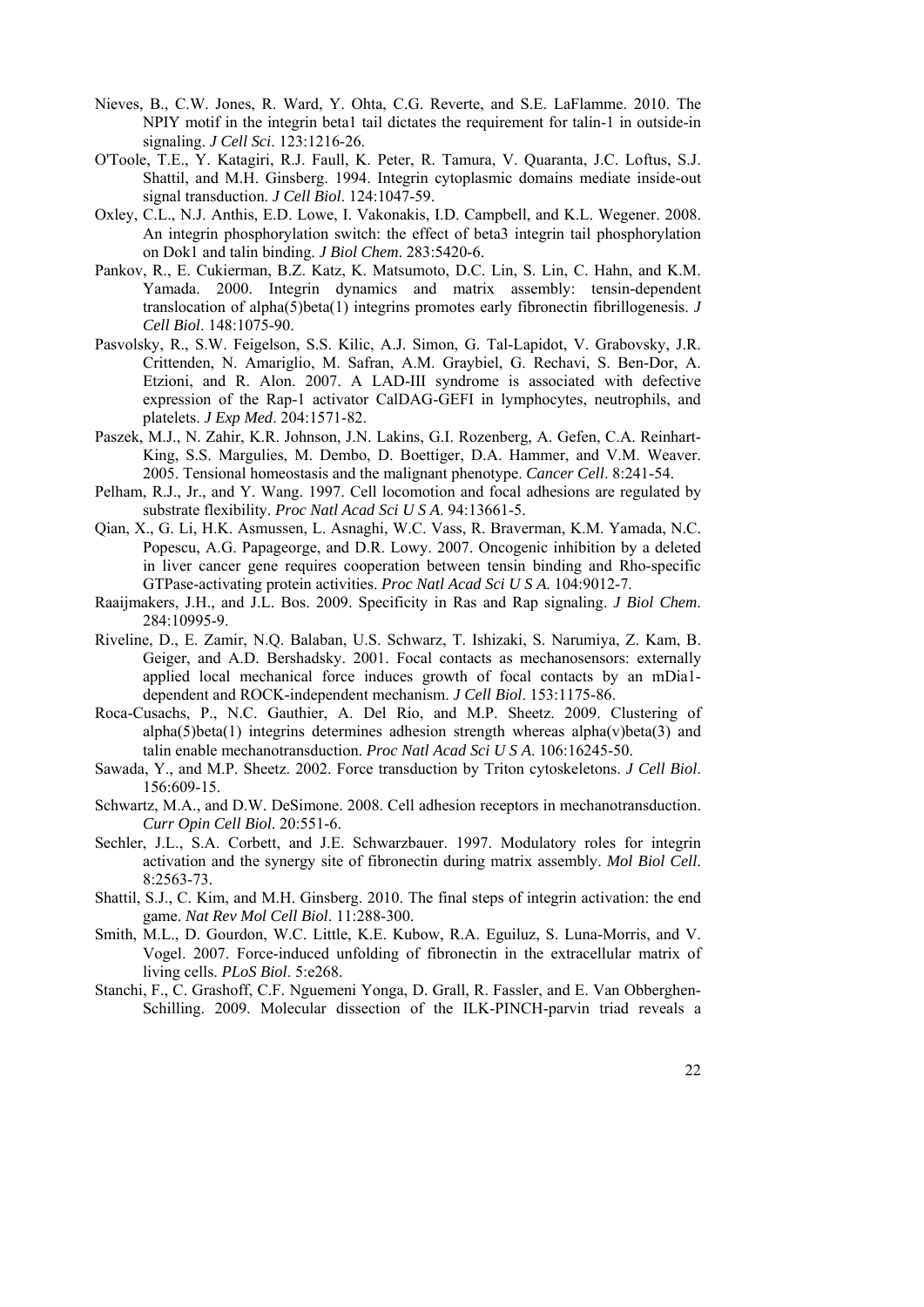fundamental role for the ILK kinase domain in the late stages of focal-adhesion maturation. *J Cell Sci*. 122:1800-11.

- Tadokoro, S., S.J. Shattil, K. Eto, V. Tai, R.C. Liddington, J.M. de Pereda, M.H. Ginsberg, and D.A. Calderwood. 2003. Talin binding to integrin beta tails: a final common step in integrin activation. *Science*. 302:103-6.
- Takagi, J., and T.A. Springer. 2002. Integrin activation and structural rearrangement. *Immunol Rev*. 186:141-63.
- Takagi, J., K. Strokovich, T.A. Springer, and T. Walz. 2003. Structure of integrin alpha5beta1 in complex with fibronectin. *Embo J*. 22:4607-15.
- Takala, H., E. Nurminen, S.M. Nurmi, M. Aatonen, T. Strandin, M. Takatalo, T. Kiema, C.G. Gahmberg, J. Ylanne, and S.C. Fagerholm. 2008. Beta2 integrin phosphorylation on Thr758 acts as a molecular switch to regulate 14-3-3 and filamin binding. *Blood*. 112:1853-62.
- Tu, Y., S. Wu, X. Shi, K. Chen, and C. Wu. 2003. Migfilin and Mig-2 link focal adhesions to filamin and the actin cytoskeleton and function in cell shape modulation. *Cell*. 113:37- 47.
- Ussar, S., M. Moser, M. Widmaier, E. Rognoni, C. Harrer, O. Genzel-Boroviczeny, and R. Fassler. 2008. Loss of Kindlin-1 causes skin atrophy and lethal neonatal intestinal epithelial dysfunction. *PLoS Genet*. 4:e1000289.
- Vinogradova, O., J. Vaynberg, X. Kong, T.A. Haas, E.F. Plow, and J. Qin. 2004. Membranemediated structural transitions at the cytoplasmic face during integrin activation. *Proc Natl Acad Sci U S A*. 101:4094-9.
- von Wichert, G., G. Jiang, A. Kostic, K. De Vos, J. Sap, and M.P. Sheetz. 2003. RPTP-alpha acts as a transducer of mechanical force on alphav/beta3-integrin-cytoskeleton linkages. *J Cell Biol*. 161:143-53.
- Wang, N., J.P. Butler, and D.E. Ingber. 1993. Mechanotransduction across the cell surface and through the cytoskeleton. *Science*. 260:1124-7.
- Watanabe, N., L. Bodin, M. Pandey, M. Krause, S. Coughlin, V.A. Boussiotis, M.H. Ginsberg, and S.J. Shattil. 2008. Mechanisms and consequences of agonist-induced talin recruitment to platelet integrin alphaIIbbeta3. *J Cell Biol*. 181:1211-22.
- Wegener, K.L., A.W. Partridge, J. Han, A.R. Pickford, R.C. Liddington, M.H. Ginsberg, and I.D. Campbell. 2007. Structural basis of integrin activation by talin. *Cell*. 128:171-82.
- Wei, H., and R.S. Vander Heide. 2008. Heat stress activates AKT via focal adhesion kinasemediated pathway in neonatal rat ventricular myocytes. *Am J Physiol Heart Circ Physiol*. 295:H561-8.
- Wei, W.C., H.H. Lin, M.R. Shen, and M.J. Tang. 2008. Mechanosensing machinery for cells under low substratum rigidity. *Am J Physiol Cell Physiol*. 295:C1579-89.
- Wennerberg, K., L. Lohikangas, D. Gullberg, M. Pfaff, S. Johansson, and R. Fassler. 1996. Beta 1 integrin-dependent and -independent polymerization of fibronectin. *J Cell Biol*. 132:227-38.
- White, D.P., P.T. Caswell, and J.C. Norman. 2007. alpha v beta3 and alpha5beta1 integrin recycling pathways dictate downstream Rho kinase signaling to regulate persistent cell migration. *J Cell Biol*. 177:515-25.
- Williams, C.M., A.J. Engler, R.D. Slone, L.L. Galante, and J.E. Schwarzbauer. 2008. Fibronectin expression modulates mammary epithelial cell proliferation during acinar differentiation. *Cancer Res*. 68:3185-92.
- Wu, C., P.E. Hughes, M.H. Ginsberg, and J.A. McDonald. 1996. Identification of a new biological function for the integrin alpha v beta 3: initiation of fibronectin matrix assembly. *Cell Adhes Commun*. 4:149-58.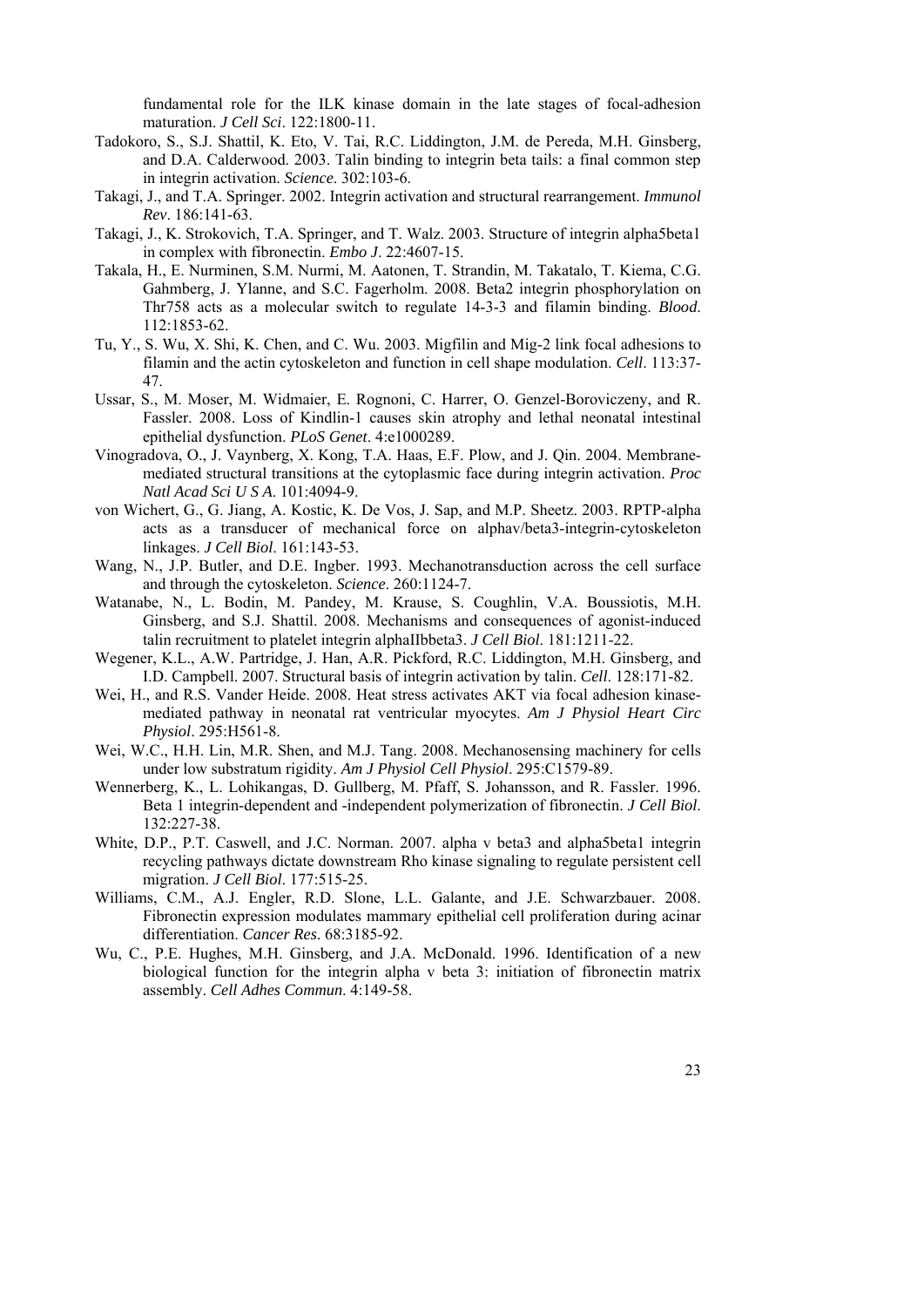- Xiong, J.P., T. Stehle, B. Diefenbach, R. Zhang, R. Dunker, D.L. Scott, A. Joachimiak, S.L. Goodman, and M.A. Arnaout. 2001. Crystal structure of the extracellular segment of integrin alpha Vbeta3. *Science*. 294:339-45.
- Yam, J.W., F.C. Ko, C.Y. Chan, D.Y. Jin, and I.O. Ng. 2006. Interaction of deleted in liver cancer 1 with tensin2 in caveolae and implications in tumor suppression. *Cancer Res*. 66:8367-72.
- Yang, J.T., and R.O. Hynes. 1996. Fibronectin receptor functions in embryonic cells deficient in alpha 5 beta 1 integrin can be replaced by alpha V integrins. *Mol Biol Cell*. 7:1737- 48.
- Zaidel-Bar, R., S. Itzkovitz, A. Ma'ayan, R. Iyengar, and B. Geiger. 2007. Functional atlas of the integrin adhesome. *Nat Cell Biol*. 9:858-67.
- Zamir, E., B.Z. Katz, S. Aota, K.M. Yamada, B. Geiger, and Z. Kam. 1999. Molecular diversity of cell-matrix adhesions. *J Cell Sci*. 112 ( Pt 11):1655-69.
- Zhang, X., G. Jiang, Y. Cai, S.J. Monkley, D.R. Critchley, and M.P. Sheetz. 2008. Talin depletion reveals independence of initial cell spreading from integrin activation and traction. *Nat Cell Biol*.
- Zhang, X.A., and M.E. Hemler. 1999. Interaction of the integrin beta1 cytoplasmic domain with ICAP-1 protein. *J Biol Chem*. 274:11-9.
- Zhong, C., M. Chrzanowska-Wodnicka, J. Brown, A. Shaub, A.M. Belkin, and K. Burridge. 1998. Rho-mediated contractility exposes a cryptic site in fibronectin and induces fibronectin matrix assembly. *J Cell Biol*. 141:539-51.
- Zhu, C., J. Lou, and R.P. McEver. 2005. Catch bonds: physical models, structural bases, biological function and rheological relevance. *Biorheology*. 42:443-62.
- Zhu, C., and R.P. McEver. 2005. Catch bonds: physical models and biological functions. *Mol Cell Biomech*. 2:91-104.
- Zhu, J., B.H. Luo, P. Barth, J. Schonbrun, D. Baker, and T.A. Springer. 2009. The structure of a receptor with two associating transmembrane domains on the cell surface: integrin alphaIIbbeta3. *Mol Cell*. 34:234-49.
- Ziegler, W.H., A.R. Gingras, D.R. Critchley, and J. Emsley. 2008. Integrin connections to the cytoskeleton through talin and vinculin. *Biochem Soc Trans*. 36:235-9.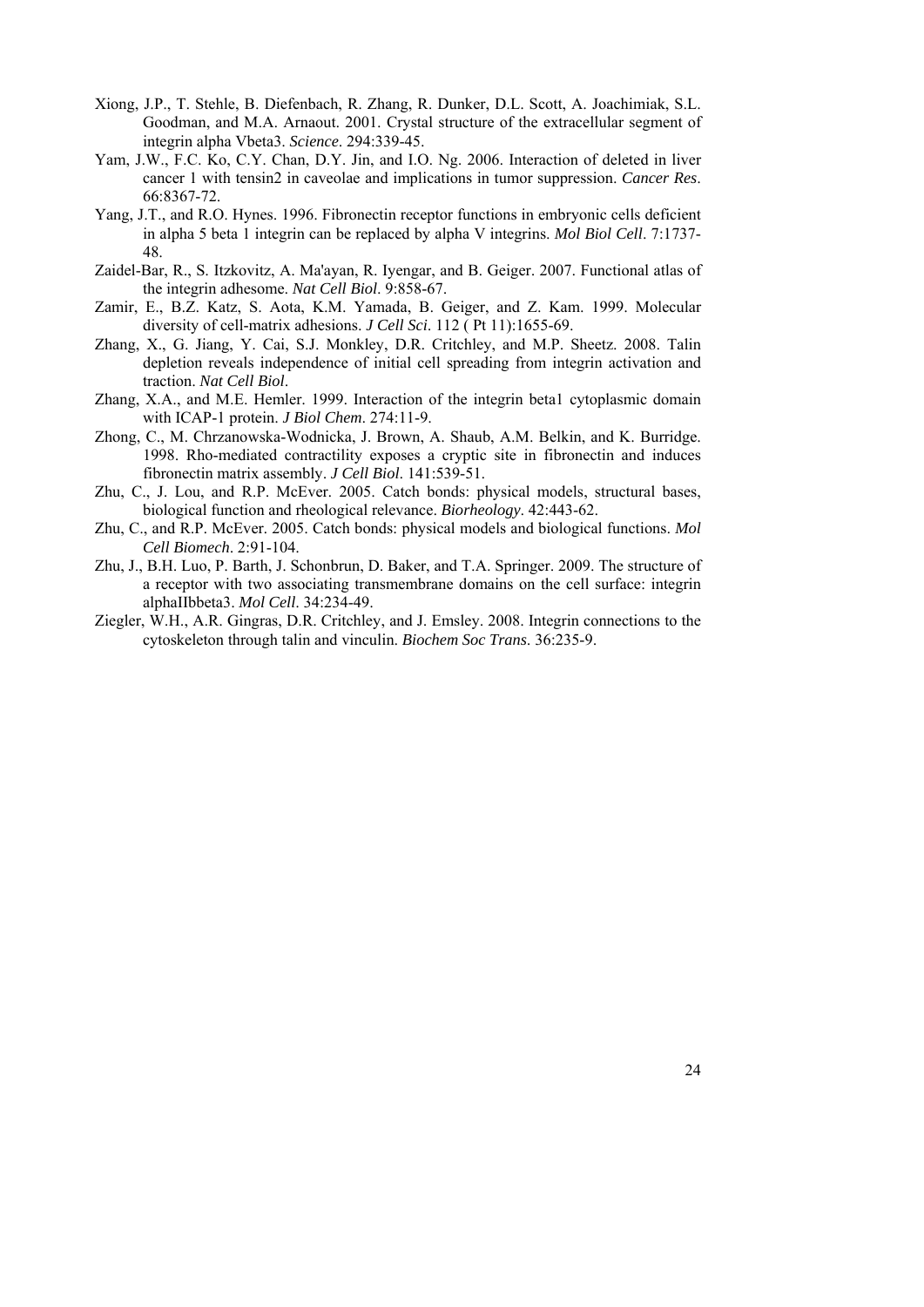#### **Legends:**

### **Figure 1: Cells tune their contractility in response to matrix stiffness**

Cell adhesion to fibronectin depends on the RGD motif on fibronectin. A feature of  $\alpha 5\beta 1$ integrin is its requirement for an additional binding site to RGD on fibronectin called the PHSRN synergy site for obtaining maximum binding affinity (fibronectin in red). Integrins can exist in an inactive state which can be activated by inside-out or outside-in cues. The low affinity state of the integrin is maintained by non-covalent interactions between the  $\alpha$  and  $\beta$ integrin transmembrane and cytoplasmic domains. The phosphorylation of ICAP-1 on CamKII consensus site is likely to enhance binding to  $\beta$ 1 integrin tail and might account for inhibition of  $\alpha$ 5 $\beta$ 1 activation. ICAP-1 binding on  $\beta$ 1 integrin could either be associated with the bent conformation (a) or the low affinity extended conformation (b). Following recruitment of an activation complex, ICAP-1 is released, and integrin extension is permitted favoring extracellular ligand binding. Integrin is linked to actin network and force could induce the catch bound process resulting in an increase affinity for fibronectin. Integrin extension is triggered by transmembrane domain separation followed by headpiece transition from the closed to open conformation. The current model is that the integrin cytoplasmic domains are the trigger point for conformational changes that results in integrin activation. Talin and kindlin are likely the major players. Increase in matrix stiffness favors integrin activation, clustering and protein stretching. Cells exert actomyosin contractility and cytoskeleton-dependent force through Rho signaling and feedback loop in response to matrix stiffness cues.

Note that the interaction of ICAP-1 with a define conformation of integrin is still unclear but this interaction is associated with low affinity state of integrin.